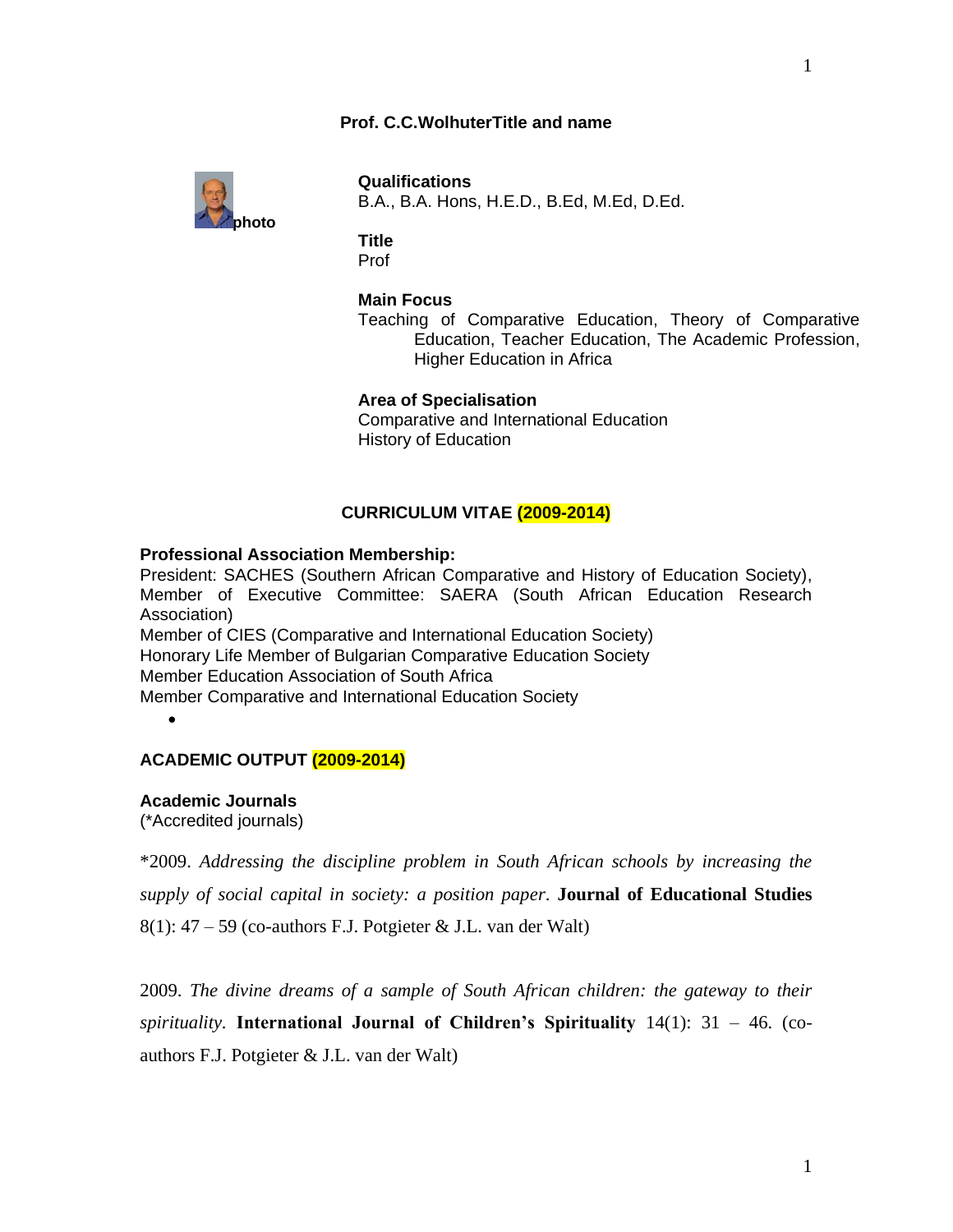2009. *The Transformation of Higher Education in South Africa since 1994: achievements and challenges*. **Higher Education Forum (Japan)**: 59 – 72.

\*2009. *Sosiale Kapitaalskepping deur middel van die Suid-Afrikaanse Beleid oor Godsdiens in die Onderwys(2003): `n Skriftuur-prinsipiële beoordeling***. Tydskrif vir Christelike Wetenskap** 45 (1/2): 213 – 229 (co-authors: F.J.Potgieter & J.L. van der Walt)

\*2009. *Is die onderwysstelsels van die wêreld gerat vir die eise van die een en twintigste eeu?* **Litnet Akademies** 6(2) [http://www.litnet.co.za] (co-author: H.J.Steyn)

\*Charl Wolhuter. 2009*. A transitiological study of some South African educational issues*. **South African Journal of Education** 29(3): 359 – 376 (co-author: Corene de Wet)

2009. *Comparative Education at universities in Tanzania and South Africa and the expectations and motivations of students*. **SA-eDUC** 6(1): 20 – 32 (co-authors: W.A.L.Anangisye & R.F.Maarman).

2009. *Ethnicity and education: a historico-educational perspective*. **SA-eDUC** 6(2): 58- 64.

\*2009. *Key challenges facing the South African academic profession at the interfaces of management, interaction with the international academic community and service for society*. **Africa Education Review** 6(2): 269-282 (Co-authors: P.Higgs, L.G.Higgs & I.M.Ntshoe)

2009. The *Historical Evolution of Comparative Education at Universities Internationally*. **Comparative Education Bulletin (Hong Kong)** 12 : 3-17 (Co-authors: N.Popov, M.Manzon & B.Leutwyler)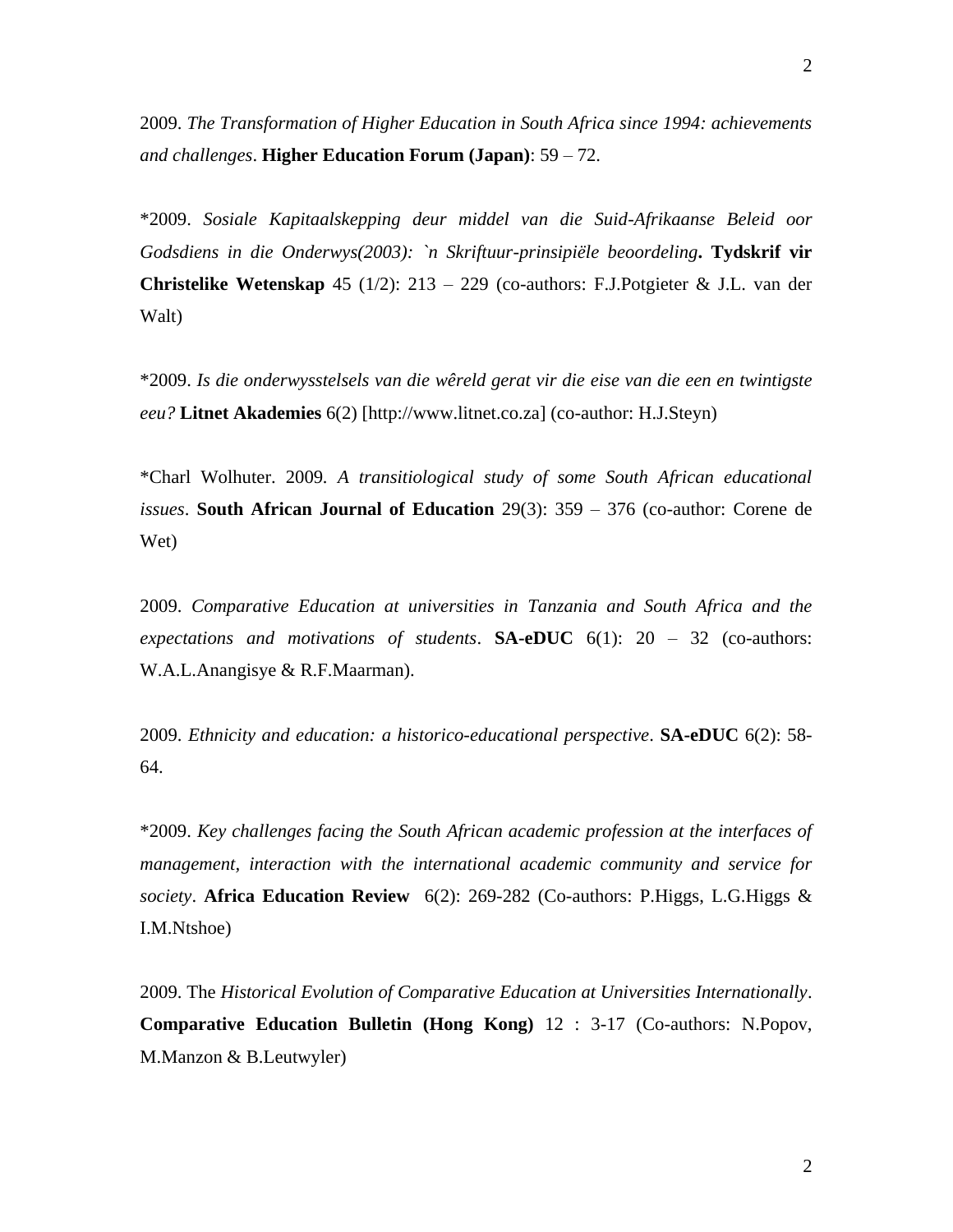\*2009. *Onderwysersopleiding in Suid-Afrika: leersame aspekte van ander stelsels* **KOERS** 74 (1&2): 87-115 (Co-authors: J.L. van der Walt & F.J.Potgieter)

\*2009. *Die akademie in Suid-Afrika: `n vervullende professie?* **KOERS** 74(3): 409- 435.(Co-Authors: JL van der Walt, FJ Potgieter, P Higgs, LG Higgs & IM Ntshoe)

\*2010. *The Road to Religious Tolerance in South Africa (and Elsewhere): a Possible "Martian Perspective* **Religion, State & Society** 38(1): 29-52 (Co-Authors: Johannes L.Van der Walt & Ferdinand J.Potgieter).

\*2010. *Comparative education in primary teaching training in Ireland and South Africa.* **Teaching and Teacher Education** 26: 775-785.(Co-Authors: M.O.O'Sullivan & R.F.A.Maarman)

\*2010. *Dissiplineverbetering door Omvorming van de klas tot een Morele Gemeenschap*. **Tydskrif vir Christelike Wetenskap** 46(1): 55-83 (Co-Authors: M.Biemond & J.L. van der Walt).

\*2010. *Positiewe Dissipline in die Hande van die Opvoeder*. **Tydskrif vir Christelike Wetenskap** 46(1): 145-168 (Co-Authors: J.L. van der Walt & F.J.Potgieter).

\*2010. *Skoolfase/Leerderouderdom as Faktor in Leerderdissipline in Suid-Afrikaanse Skole*. **Tydskrif vir Christelike Wetenskap**46(1): 169-186 (Co-authors: I.J.Oosthuizen & J.G. van Staden).

\*2010. *Eerstejaarstudente se Belewing van Leerderdissipline tydens Praktiese Onderwys*. **Tydskrif vir Christelike Wetenskap**46(1): 211-226 (Co-author: H.J.Steyn)..

\*2010. *Is quality assurance in higher education contextually relevant?* **South African Journal of Higher Education** 24(1): 111-131 (Co-author: I.Ntshoe, P.Higgs, & L.G.Higgs).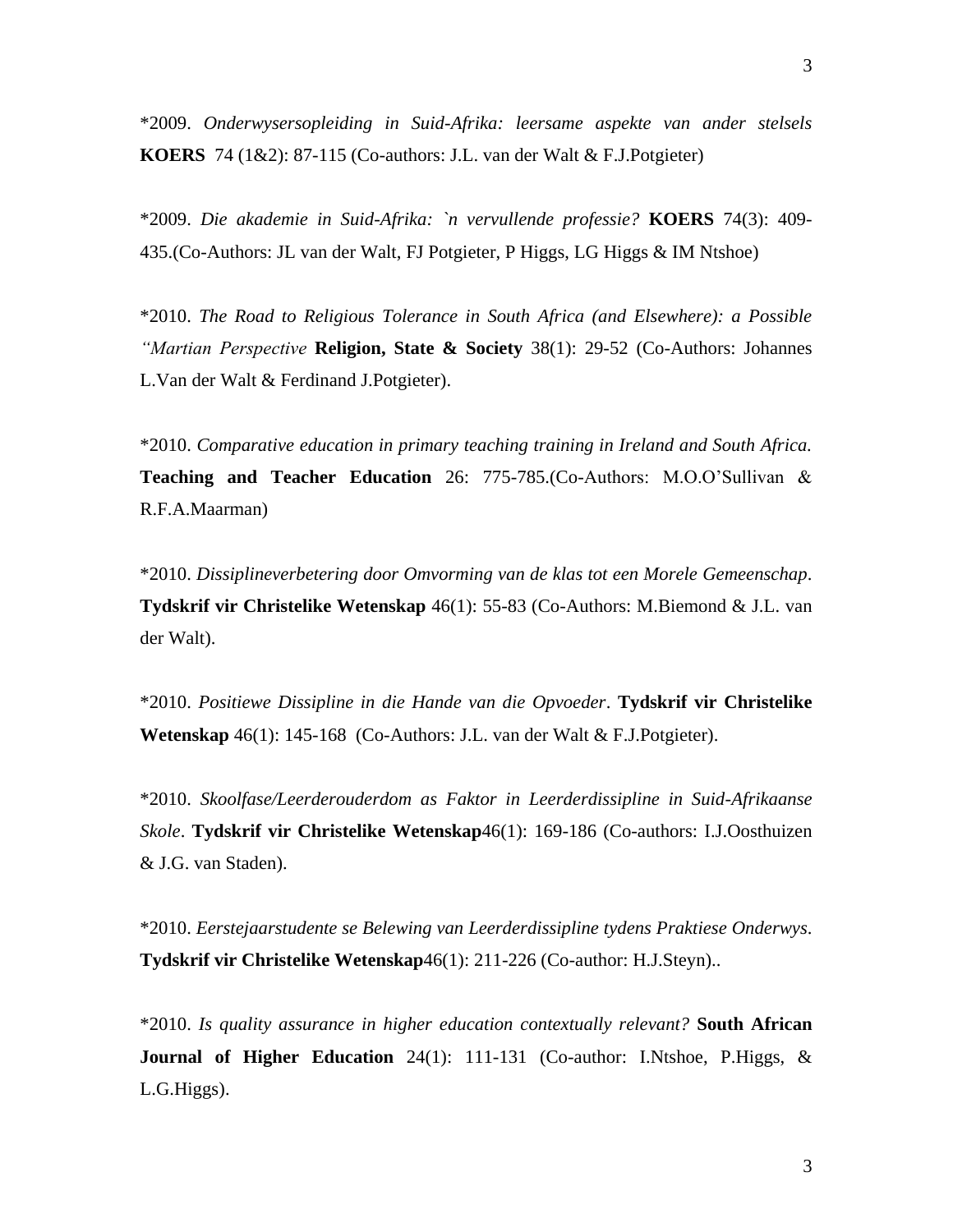\*2010. *How affluent is the South African higher education sector and how strong is the academic profession in the changing international academic landscape?* **South African Journal of Higher Education** 24(1): 196-213 (Co-authors I.Ntshoe, P.Higgs, C.C.Wolhuter & L.G.Higgs).

\*2010. *Die tanende aantreklikheid van die akademiese professie in Suid-Afrika*. **Tydskrif vir Geesteswetenskappe** 50(2): 141-156 (Co-authors P.Higgs, L.G.Higgs & I. Ntshoe.).

2010. *Progress in the Desegregation of Schools in South Africa***. International Journal of Applied Educational Studies** 22(1):28-35.

\*2010. *Learners' perceptions as to what contributes to their school success: a case study.* **South African Journal of Education** 30(3): 475-490 (co-Authors K.C.Moloi, K.P.Dzvimbo, F.J. Potgieter, C.C.Wolhuter & J.L.van der Walt).

\*2010. *Empowering Academics the Viskerian Way*. **South African Journal of Philosophy** 29(2): 15-32 (Co-authors J.L. van der Walt & F.J.Potgieter).

\*2010. *Creating sustainable learning environments in schools by means of strategic planning: The experience of engagement by a comparative education team at a university.* **South African Journal of Higher Education** 24(3): 456-470 (Co-author: H.J.Steyn).

2010. *Clarifying the Present State of and Trends in Comparative Education from an Analysis of Journal Articles*. **Canadian and International Education Canadienne et Internationale** 39 (2): 90-103.

\*2010. *Die loopbaanbelewenis van akademici aan Suid-Afrikaanse universiteite*. **Acta Academica** 42(3): 145-168 (C. de Wet, P.Higgs, L.Higgs & I.Ntshoe)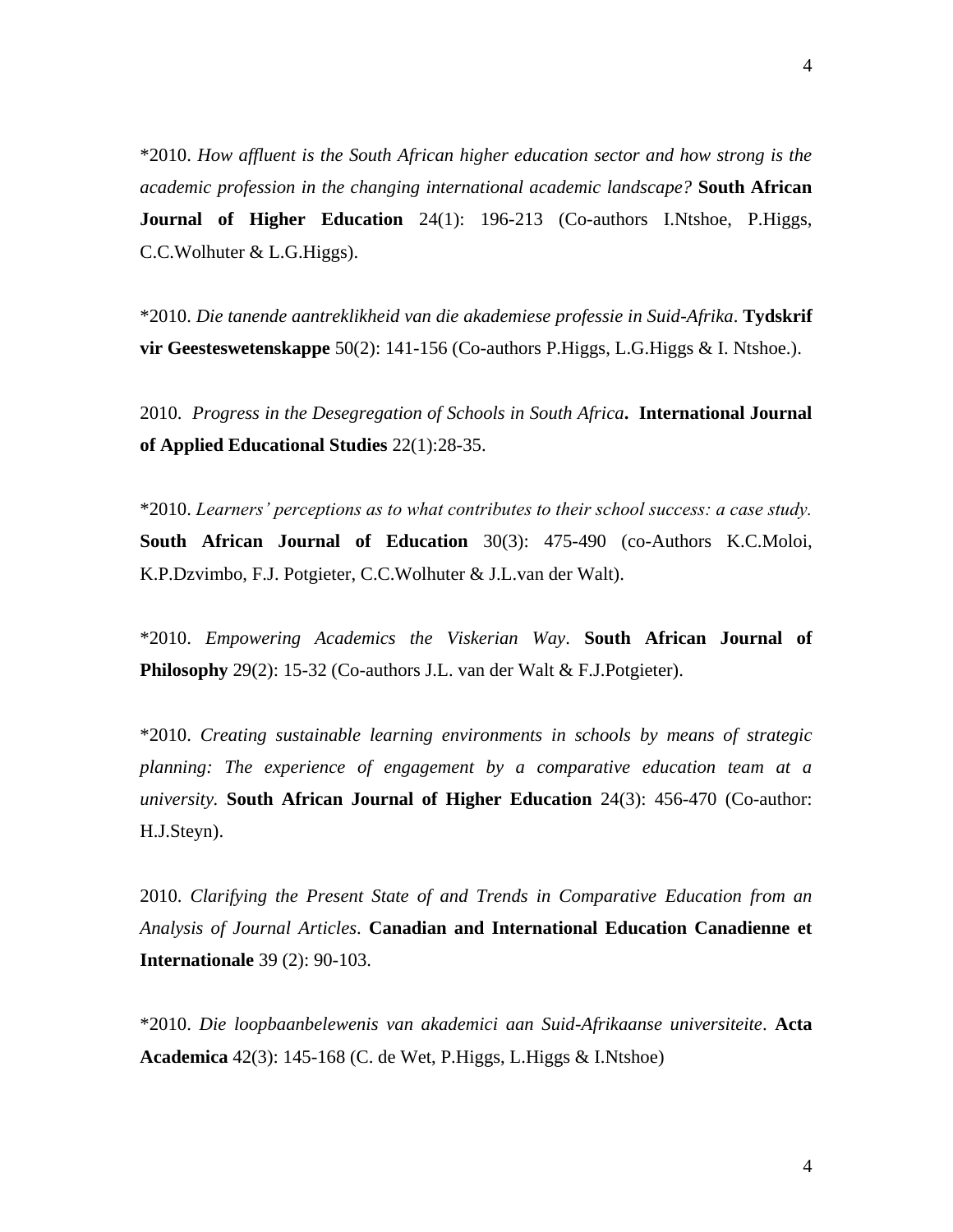\*2010. *Teacher educators in South Africa: something amiss with their performance?* **Journal of Education** 50: 197 – 222 (Co-authors Hannes van der Walt, Ferdinand Potgieter, Phillip Higgs, Isaac Ntshoe & Leonie Higgs).

\*2010. *Life – and worldview: development and transformation – the case of the Lamba of the Masaiti region in Zambia*. **Koers** 75(4): 811 – 832 (Co-authors: J.Compion, J.L. van der Walt, H.J. Steyn).

\*2011. *How an analysis of reviewers' reports can enhance the quality of submissions to a journal of education*. **South African Journal of Education** 31: 1-14 (Co-authors: Philip C van der Westhuizen, JL van der Walt).

\*2011. '*n Gevallestudie van die bydrae van sendingonderwys tot die ontwikkeling van Afrika — omgekeerde spieëlbeeld van die stereotipiese uitbeelding in die literatuur.* **Tydskrif vir Christelike Wetenskap** 47(1): 23-41 (Co-authors: F.J.Potgieter en H.J.Steyn).

2011. *Students' expectations of and motivations for studying comparative education: A comparative study across nine countries in North America, Europe, Asia, Africa and Latin America*. **Educational Research** 2(8): 1341-1355 (Co-Authors: M.O.Sullivan, E.Anderson, L.Wood, K.G.Karras, M.Mihova, A.Torres, W.A.L.Anangisye, R.F.Maarman, H.Al-Harthi & S.Thonghew).

\*2011. *Research on doctoral education in South African education against the silhouette of its meteoric rise in international education research*. **Perspectives in Education** 29(3): 126-138.

\*2011. *The Academic Profession in the Third World: A comparative study.* **Journal of Third World Studies** 28(2): 233-258 (Co-authors: J.L. van der Walt, Ferdinand Potgieter, Philip Higgs, Leonie Higgs & Isaac Ntshoe).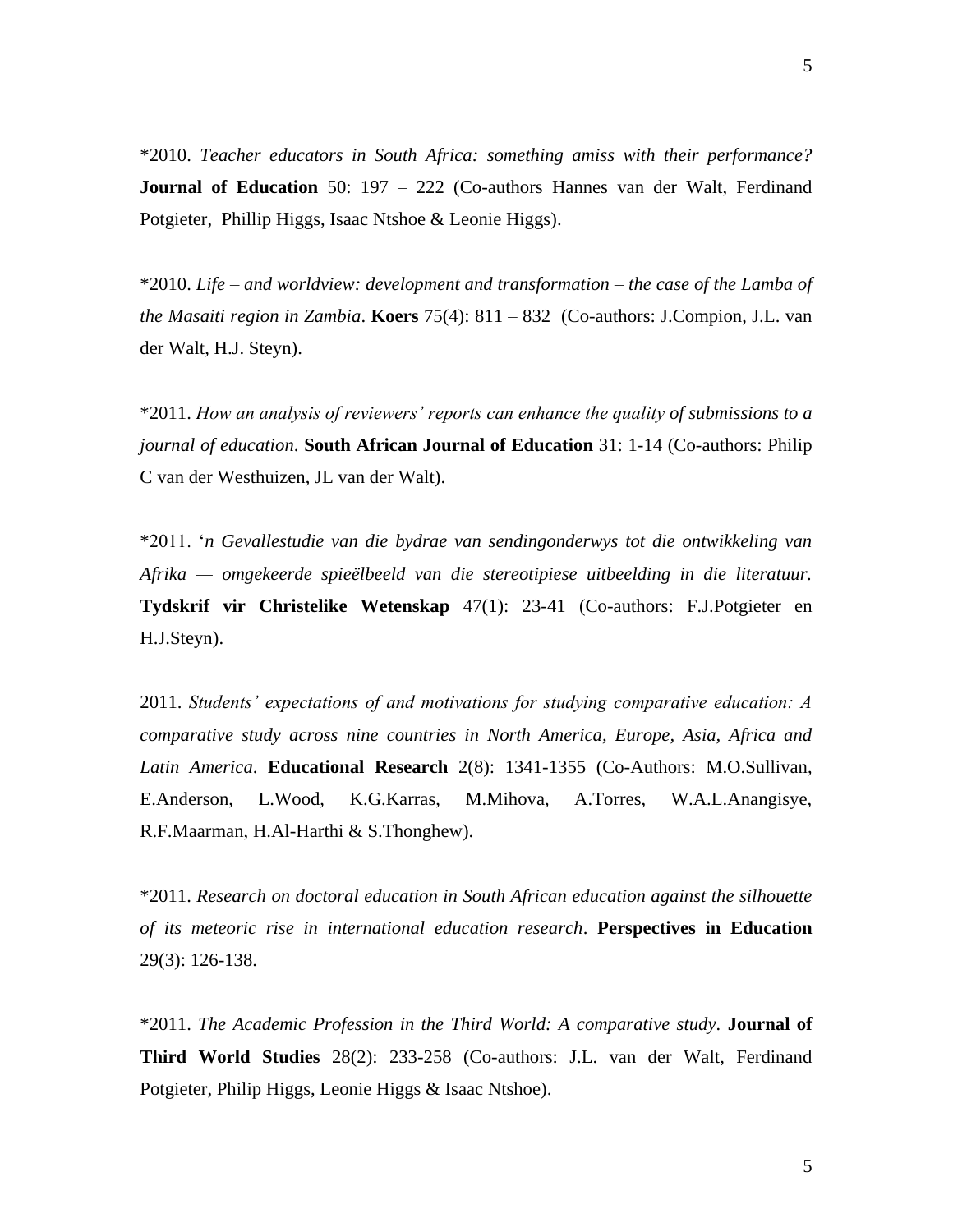2011. *The Spectrum of International Educational Development*. **Journal of Educational Planning and Administration** 25(3): 235-247.

\*2011. *Community Colleges in South Africa: Assessment of potential from comparative international perspectives*? **South African Journal of Higher Education** 25(6): 1205- 1218.

2011. *Comparative Education for Africa: Perspective from Students' Perceptions of and Motivations for Studying Comparative Education*. **Papers in Education and Development** vol 3(1) 34-52 (Co-authors: William A.L.Anangisye & M.O'Sullivan.).

2011. *Reminiscences and Reflections of Comparative Education and History of Education Thematic Sessions.* **Occasional Papers in Education and Lifelong Learning: An international journal** 2011: 114-117.

2011. *The Worldwide expansion of Education the Past Half-Century and Its Impact upon the Global Economy*. **Journal of Global Economy** 7(3): 163-175.

\*2011. *Die wêreldrevolusie in die hoër onderwys en die verrekening daarvan binne die Suid-Afrikaanse konteks*. **Litnet Akademies** 8(3): 95-121.

2011. *Globalization and Teacher Education*. **Journal of Comparative Education** 71: 56-82.

2011. *What Inspires Student Teachers for their Future Study? An empirical study.* **International Journal of Educational Research and Technology** 2(2): 1-11 (Co-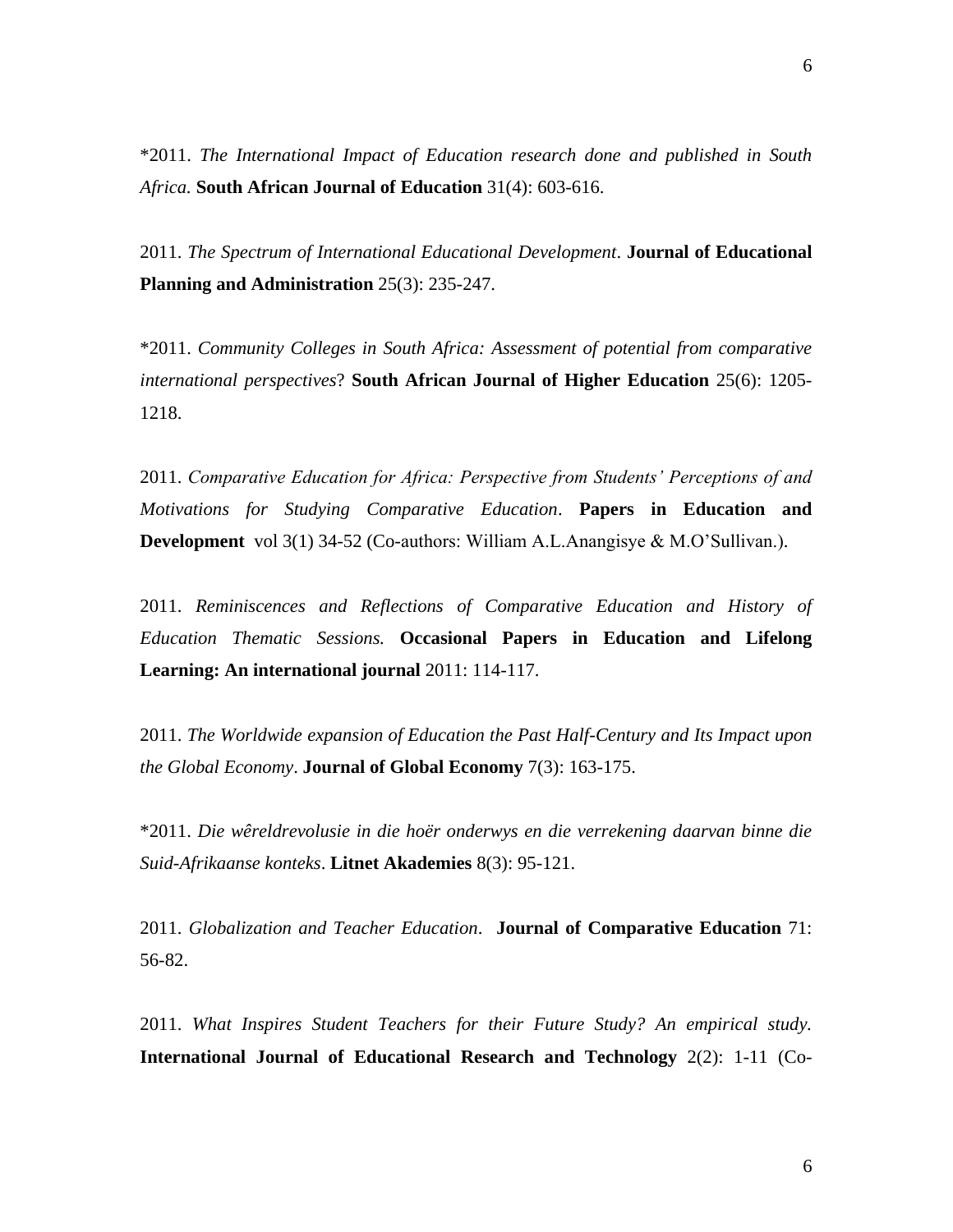authors: Bram de Muynck, Evert Roeleveld, Johannes L van der Walt, Ferdinand J Potgieter, Szarolta Nagy & Judit Konzc.).

2012. *The Management of Parental Involvement in Multicultural Schools in South Africa: A case study.* **Center for Education Policy Studies Journal** *2(1): 57 – 81* (Co-authors: S.Michael & N. Van Wyk).

\*2012. *What Inspires South African Student Teachers for their Future Profession?* **South African Journal of Education** 32(2): 178 – 190 (Co-authors: Hannes van der Walt, Ferdinand Potgieter, Louisa Meyer & Thapelo Mamiala).

\*2012. *Godsdiens in Onderwys in Suid-Afrika: Beligting vanuit internasionaalvergelykende perspektiewe*. **Tydskrif vir Christelike Wetenskap** 48(1&2): 171 – 201.

\*2012. *'n Wêreldklasuniversiteit in Suid-Afrika: ideaal, wenslik, haalbaar, werklikheid, hersenskim?* **LitNet Akademies** 9(2): 284-308.

2012. *Konstrukcija identita komparativne pedagogije – pokušaj reduciranja prosopognosie komparativne pedagogije prije negoli vježba profesionalne narcisoidnosti.* **Kalokagathia** 1(1): 108-123.

\*2012. *Meeting challenges in rural African education: a Zambian case study*. **Acta Academica** 44(1): 159-190 (J.Compion, H.J.Steyn & J.L. van der Walt.).

\*2012. *The capability of national education systems to address ethnic diversity*. **KOERS** 77(2) (Co-authors: Ferdinand J.Potgieter & Johannes L. van der Walt).

\*2012. *Effective and empowering communication: Implications for gender equitable learning environments* **Communitas** 17: 117-136 (Co-authors: K.C.Moloi, B.Grobler, J. Van der Walt & F.J.Potgieter).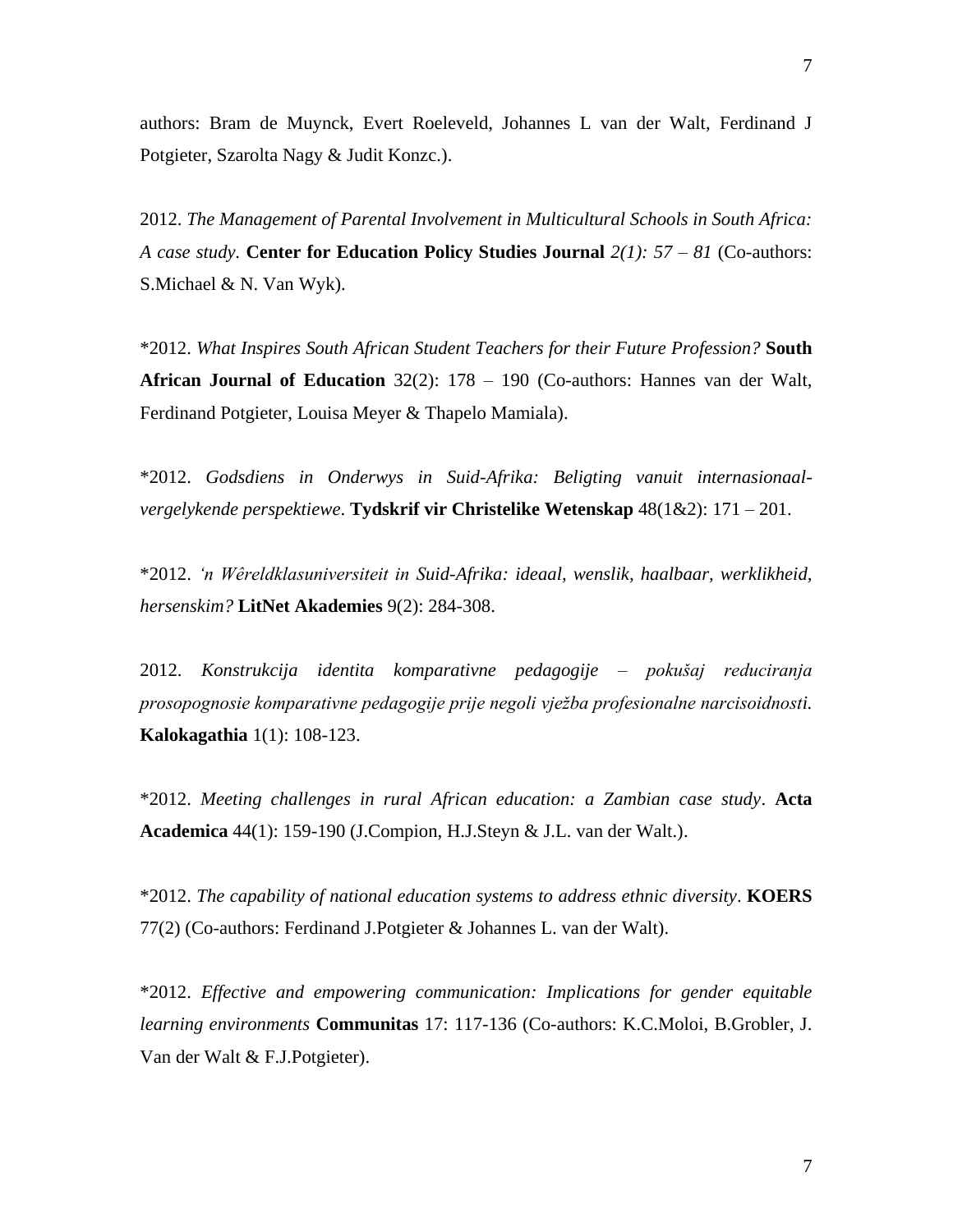# 2012*. ΠΟΛΥΠΟΛΙΤΙΣΜΙΚΑ ΠΕΡΙΒΑΛΛΟΗΤΑ ΤOΥ 21ΟΓ ΑΙΩΝΑ ΚΑΙ Ο ΡΟΛΟΣ ΤOΥ ΕΚΠΑΙΔΕΥΤΙΚΟΥ***. ΕΠΙΣΤΗΜΕΣ ΑΓΟΓΗΣ** 2012: 9-34.

\*2013. *Students' websites and freedom of expression in the United States and South Africa*. *De Jure* 46(1): 132-161 (Co-authors: Ralph D. Mawdsley & Marius H. Smit).

2013 *Global Connectedness and Global Migration: Insights from the International Changing Academic Profession Survey*. **Brock Education Journal: A Journal of Educational Research and Practice** 22(2): 56-68 (Co-author: Michelle McGinn, Snezana Ratkovic).

2013. *The visual image of the teacher: a comparative study*. **Acta Paedagogica Vilnesia** 30: 92-103 (Co-authors: Iveta Kestere & Ricardo Lozano).

\*2013. *The Research Output of Female Academics at a South African University. Progress with Gender Equity*. **Africa Education Review** 16(1): 148-161 (Co-authors: G.Peckham, J.L.van der Walt & F.J.Potgieter).

\*2013. *Towards a Typology of Sources of Inspiration of Student Teachers*. **Journal of Social Science** 36(1): 41-48 (Co-authors: Johannes van der Walt, Ferdinand J.Potgieter, Bram de Muynck)

\*2013. *Naar een integrale theorie van kernbegrippen in onderwijs en opvoeding*. **Tydskrif vir Geesteswetenskappe** 53(3): 286-304 (Co-authors: F.J.Potgieter & J.L.van der Walt, Martin Valenkamp).

\*2013. *Die positiewe verrekening van kulturele diversiteit in die Kanadese onderwys: 'n aanskouingsles vir Suid-Afrika?* **Tydskrif vir Geesteswetenskappe** 53(3): 346-360.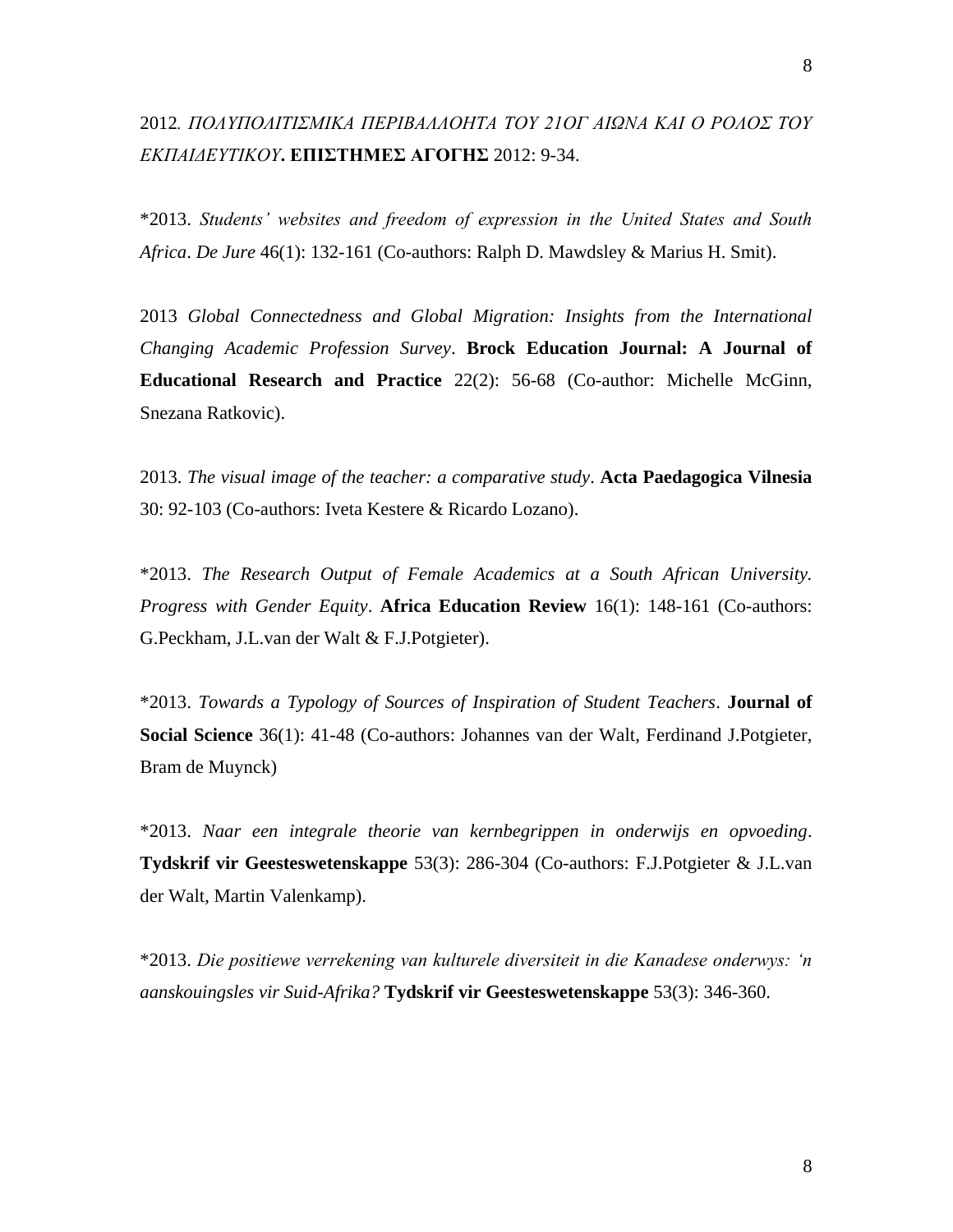\*2013. *Integratiewe religieuse onderwys in Suid-Afrikaanse skole: Moontlikhede en beperkinge*. **Tydskrif vir Christelike Wetenskap** 49(3): 203-226.

\*2013 *Dealing with incidents of serious learner misconduct in South African schools: Guidelines from international comparative perspectives* **KOERS** 78(4) (Co-author: CJ Russo)

\*2013. *Handling Learner Discipline Problems: A psycho-social whole school approach* **KOERS** 78(4) (Co-author: E.E. Kourkoutas)

\*2013. *The image of the teacher held by learners from 10 different countries: a new perspective on the causes of learner discipline problems*. **KOERS** 78(4).

\*2013. *The Millennium Development Goals and Universal Primary Education, Social Justice and Sustainable Learning Environments: The Global picture*. **Journal of Educational Studies** 12(1): 46-60.

\*2014*. Educational Reform in Southern Africa since the 1960s: What progress has been made?* **Anthropologist** 17(1): 279-290 (Co-authors: J.L. van der Walt & F.J.Potgieter)

\*2014. *Towards understanding (religious) (in)tolerance in education*. **Hervormde Teologiese Studies** 70(3) (Co-authors: J.L. van der Walt & F.J.Potgieter)

### **Chapters in academic books**

.

2009. *Comparative Education in South Africa: Contested terrain*. In: **Comparative Education, Teacher Training, Education Policy, Social Inclusion and Child**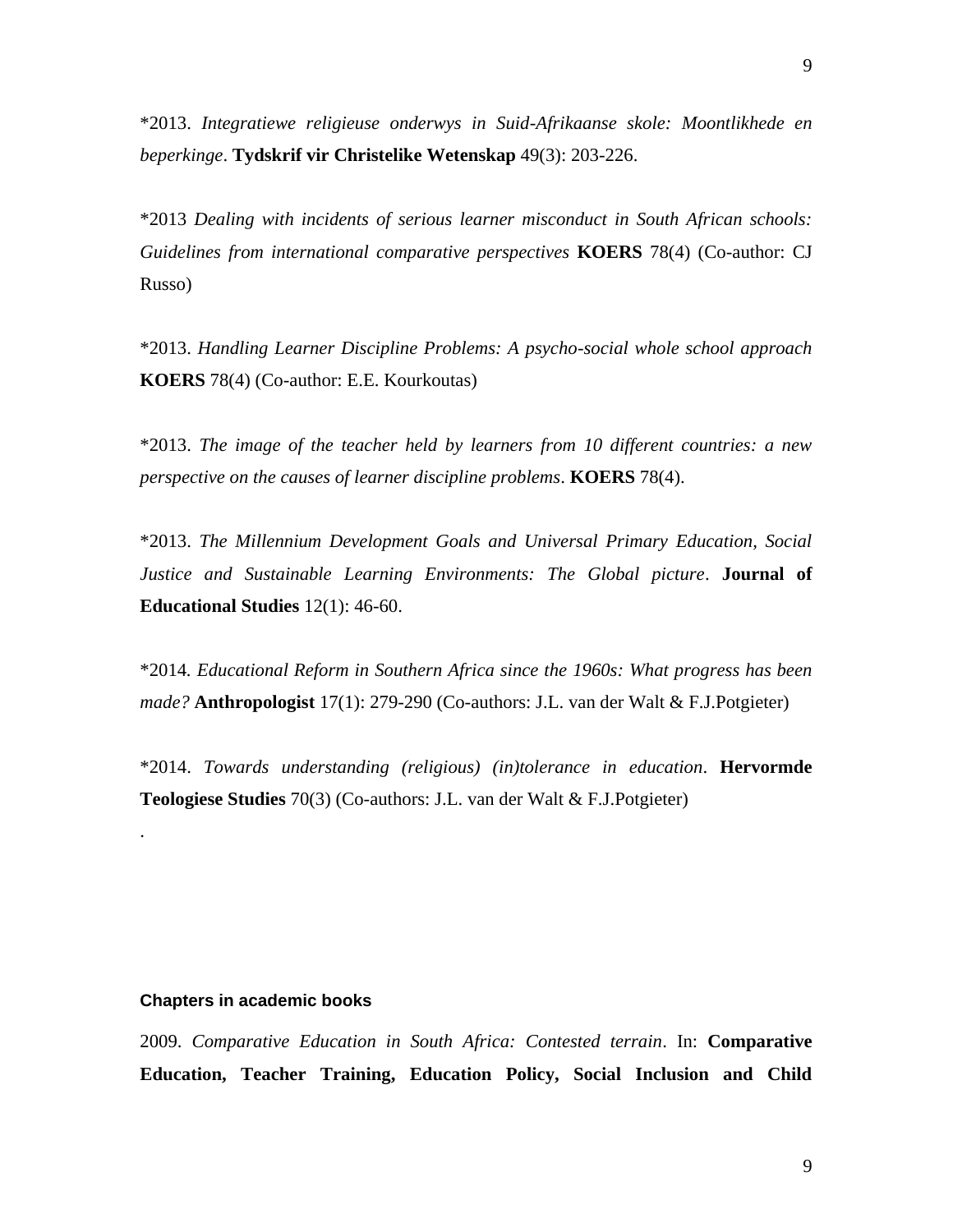**Psychology, Volume 7. (**Eds N.Popov, C.Wolhuter, B.Leutwyler, M.Mihova, J.Ogunlye & Z.Bekirogollari) Sofia: Bureau for Educational Services: 19 – 24.

2009. *Community College Model: Desideratum in South African Higher Education Landscape*. In: **Community College Models: Globalizaion and Higher Education Reforms.** (Eds R.L. Raby & E. Valeau) Dordrecht: Springer: 359 – 372.

2010*. South Africa: Worldwide educational reform programme telescoped into an instant time-space.* In: **Educational Reform in Southern Africa: Prospects for the new millennium.** (Eds Wolhuter, C.C. & Herman, H.D).Potchefstroom: C.C.Wolhuter: 1-16.

2010. *Ethnicity and education: a historic-educational perspective*. In: **Education and ethnicity: comparative perspectives/Education et ethnicité: perspectives compares** *(*Eds Wolhuter, C.C. & Steyn, H.J)*.* Potchefstroom:Platinum Press: 1-8.

2010. *Outcomes-Based Assessment in South Africa: Issues and challenges*. In: **Outcomes-Based Assessment for South African Teachers**. (Eds: L.Meyer, K.Lombard, P.Warnich & C.Wolhuter) Pretoria: J.L. van Schaik: 63-82.

2010. *Comparative Education at Universities Worldwide: Prospects and Challenges*. In: **Educacion Comparada: Perspectivas y casos***. (Ed.* M.A. Navarro-Leal) Mexico: Cordova: 69-99.

2010. *A Comparative Education Textbook for Beginning Students*. In: **Comparative Education, Teacher Training, Education Policy, School Leadership and Social Inclusion**. (Eds: N.Popov, C.Wolhuter, B.Leutwyler, M.Mihova & J.Ogunlye). Sofia: Bureau for Educational Services: 11-14.

2010. *Lifelong Learning and Social Inclusion: A South African Perspective*. In. **Comparative Education, Teacher Training, Education Policy, School Leadership**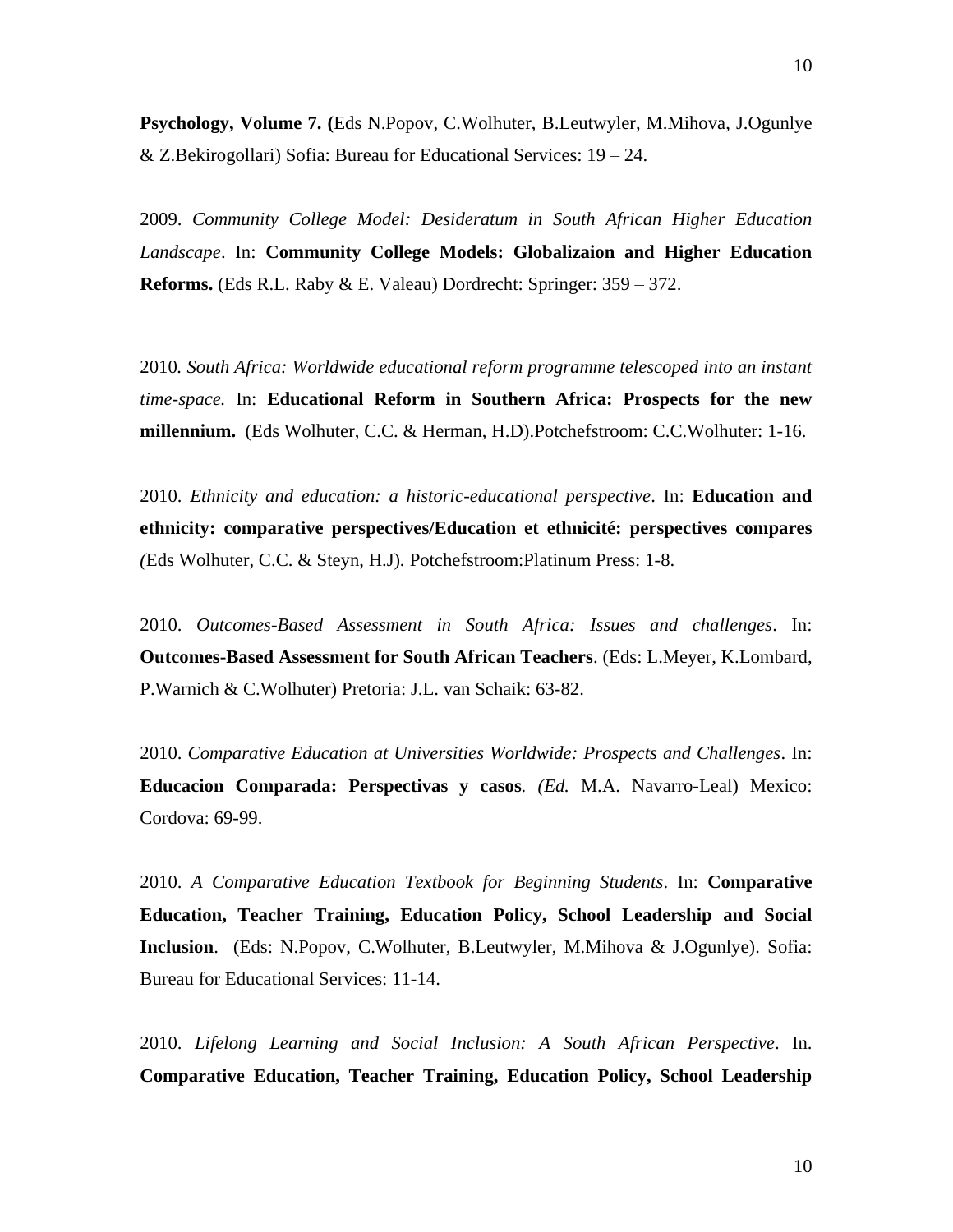**and Social Inclusion** (Eds : N.Popov, C.Wolhuter, B.Leutwyler, M.Mihova & J.Ogunlye (eds).) Sofia: Bureau for Educational Services: 423-427.

2010. *50 Years of Educational Reform and Expansion in Africa*. In. **A Tribute to David. N.Wilson: Clamouring for a Better World** (Eds ). Rotterdam: Sense: 3-15.

2010. *Introduction* to **Handbook on Teacher Education World Wide, Volume 1.** (Eds K.G.Karras & C.C.Wolhuter) Athens:Atrapos.13 – 33.

2010. *Teacher Training in South Africa: Reforms and Challenges.* In: **Handbook on Teacher Education World Wide, Volume 1** . (Eds K.G.Karras & C.C.Wolhuter) Athens: Atrapos: 861 – 875.

2010. *How to Write an Article for Publication*. In: **Fundamentals of Scientific Research and Publication: Research and Publication Book Series Volume 1(1). (Eds**  M.A.Mokoena & L.Makondo) Mafikeng: Academic Development Centre, North West University, Mafikeng Campus: 22-31.

2010. *Teaching and Research in Higher Education in South Africa: transformation issues.* In: **Research Institute for Higher Education, Hiroshima University. The Changing Academic Profession in International and Quantitative Perspectives|: a focus on teaching & research activities.** Hiroshima: Research Institute for Higher Education, Hiroshima University: 87 – 101.

2011.*Comparative Education: Historical evolution of the field*. In: **Navigating the C's: Creativity, Care, Compassion, Character, Cosmopolitanism, Contribution and Critical Awareness: An introduction to Comparative Education**. (Eds Peter Schneller & Charl Wolhuter) Noordbrug: Keurkopie: 1-23.

2011. *The education system of South Africa*. In: **Navigating the C's: Creativity, Care, Compassion, Character, Cosmopolitanism, Contribution and Critical Awareness:**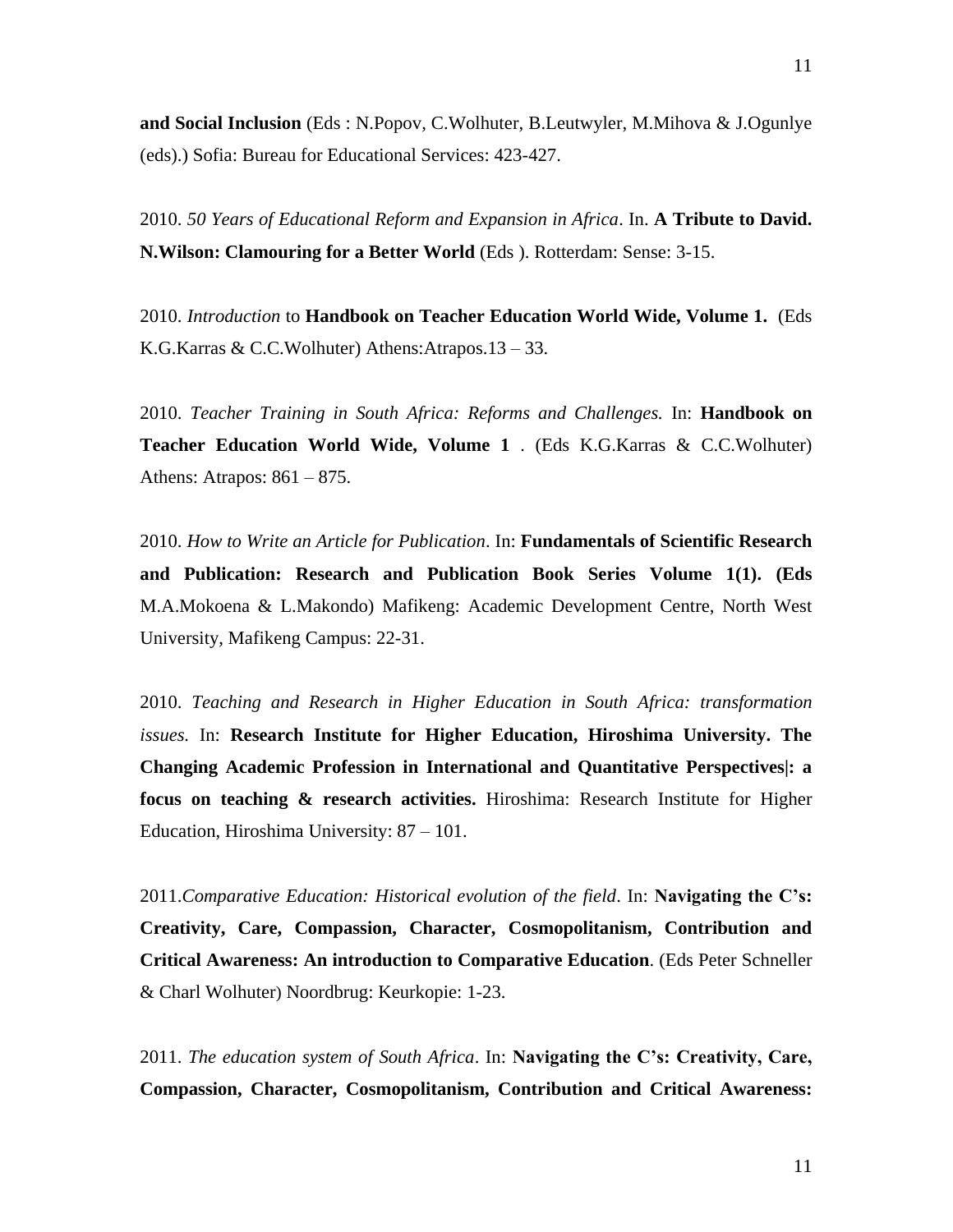**An introduction to Comparative Education**. (Eds Peter Schneller & Charl Wolhuter )Noordbrug: Keurkopie: 69-88.

2011 *Comparative Education: Conceptual clarification of a field*. In: **Comparative Education: An introduction**. (Eds G.Likando, C.C.Wolhuter, K.Matengu & J.Mushaandja) Keurkopie: Noordbrug: 25-33.

2011. *Comparative Education: Significance of the Field*. In: **Comparative Education: An introduction** (Eds G.Likando, C.C.Wolhuter, K.Matengu & J.Mushaandja). Keurkopie: Noordbrug: 35-48.

.2011. *History of Education as a field of scholarship and the historiography of South African education*. In: **A history of schooling in South Africa***.* (Eds J.J.Booyse, C.S. le Roux, J.Seroto & C.C.Wolhuter) Pretoria: JL van Schaik: 1-16.

2011. *Post-1994 Educational Developments*. In: **A history of schooling in South Africa***.* (Eds J.J.Booyse, C.S. le Roux, J.Seroto & C.C.Wolhuter ) Pretoria: JL van Schaik: 269- 285.

2011. *Teacher education in South Africa in international perspective*. In:**Teacher Education in the Modern Era: Issues and trends.** (ISBN 978-960-87898-5-2) (Eds Anastasiades, P.; Calogiannakis, P.; Karras, K. & Wolhuter, C.C. (eds) Crete: University of Crete Press: 260-271.

2011. *Teacher education to meet twenty-first century demands*. In: **Teacher Education in the Modern Era: Issues and trends.** (ISBN 978-960-87898-5-2) (Eds Anastasiades, P.; Calogiannakis, P.; Karras, K. & Wolhuter, C.C. (eds) Crete: University of Crete Press: 292-308.

2011. *Global trends in teacher education and the implications thereof for the teaching of comparative international education at universities*. In: **Comparative Education,**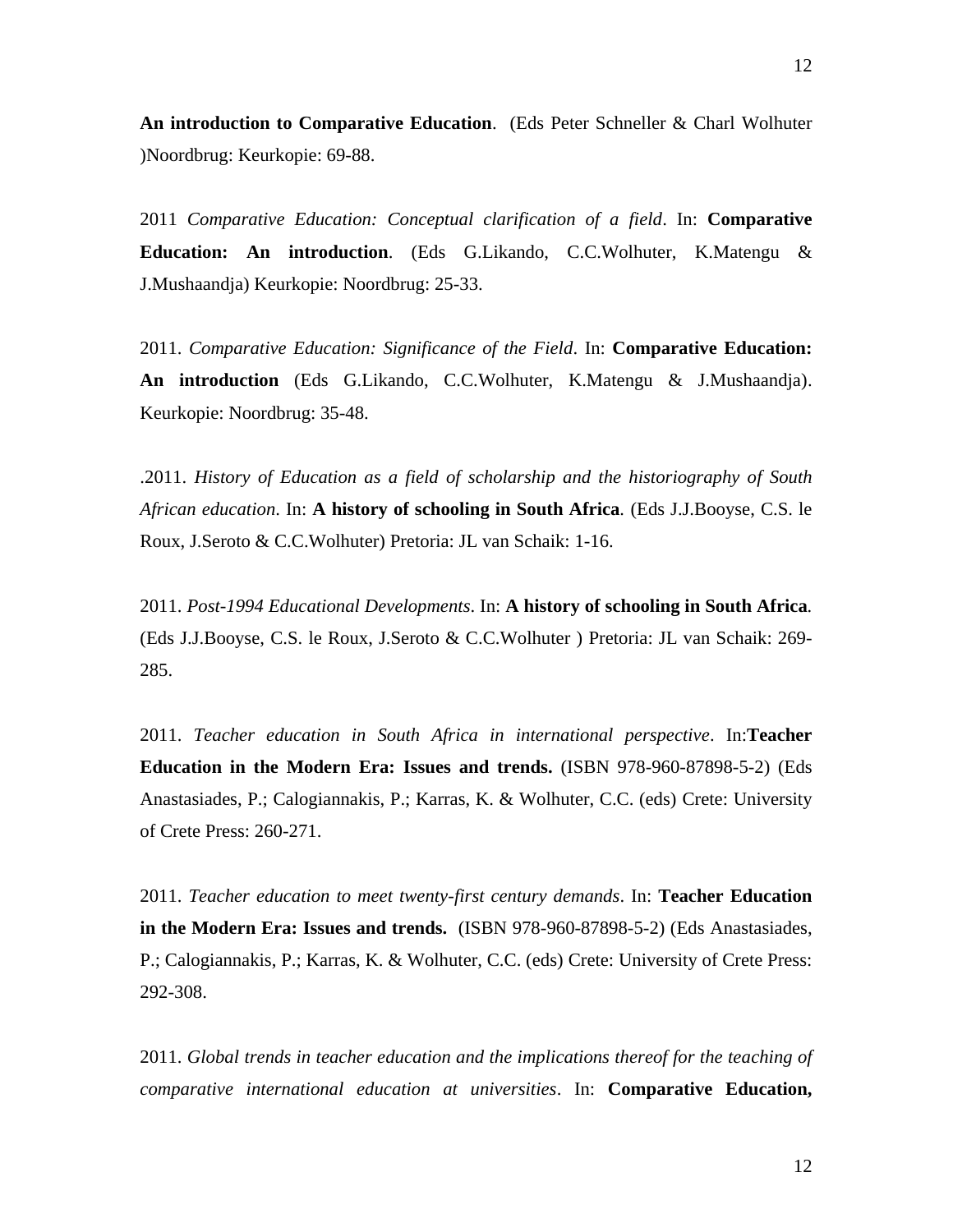**Teacher Training, Education Policy, School Leadership and Social Inclusion, Volume 9.** (Eds N.Popov, C.Wolhuter, B.Leutwyler, M.Mihova & J.Ogunlye (eds).Sofia: Bureau for Educational Services: 7-12.

2011. *Teacher education: Worldwide geography*. In: **Comparative Education, Teacher Training, Education Policy, School Leadership and Social Inclusion, Volume 9.** (Eds : N.Popov, C.Wolhuter, B.Leutwyler, M.Mihova & J.Ogunlye) Sofia: Bureau for Educational Services: 43-48.

2011. *South Africa: Recklessly Incapacitated by a Fifth Column – The Academic Profession Facing Institutional Governance.* In: **Changing Governance and Management in Higher Education: The Perspectives of the Academy**. (Eds Locke, W.; Cummings, W.K. and Fisher, D. (eds) Dordrecht: Springer: 107-125.

2011. Ιστοριογπαφια τθσ Еκπαιδευσις τθσ Νοτιας Άφρίκίς. In: **Πανοραμα ίστοριάς τθσ εκπαιδεισισ**. (Ed. Μπογzακής, Σ) Athens: Gutenberg: 175-186.

2011*. H μενετυ τνЅ σύγκριτικήσ παιδαιγwγικns στo пnαισιο του διδασκαnτκoύ εпαγγεnματοs — μια διεθns συγkριτικηπροσεγγισn*. In: **Ekπαιδεις& επιμορψwσn εkπαιδεuτικwv.** (Ed. B.Δ Oικονομιδnς.) Athens: Πεδίo: 395-409.

2012. *Ζ εκπαίδεσρη ςωμ δαρκάλωμ ρςη Νόςια Ατοική μέρα από μια διεθμή ξπςική*. In: **Åêðáßäåõóç Åêðáéäåõôéêþí ÓÕÃ×ÑÏÍÅÓ ÔÁÓÅÉÓ & ÆÇÔÇÌÁÔÁ**. (Eds : Í. ÁíäñåáäÜêçò, Ð. ÊáëïãéáííÜêç, C.C. Wolhuter, Ê. ÊáññÜò, Ð. & ÁíáóôáóéÜäç) Athene: *ßùí*.: 269 – 282.

2012. *Ζ εκπαίδεσρη ςωμ δαρκάλωμ ρσμαμςά ςημ κξιμωμία ςξσ 21 ξσ αιώμα.* In: **Åêðáßäåõóç Åêðáéäåõôéêþí ÓÕÃ×ÑÏÍÅÓ ÔÁÓÅÉÓ & ÆÇÔÇÌÁÔÁ**. (Eds . ÁíäñåáäÜêçò, Ð. ÊáëïãéáííÜêç, C.C. Wolhuter, Ê. ÊáññÜò, Ð. & ÁíáóôáóéÜäçò) Athene: *ßùí*: 306 – 319.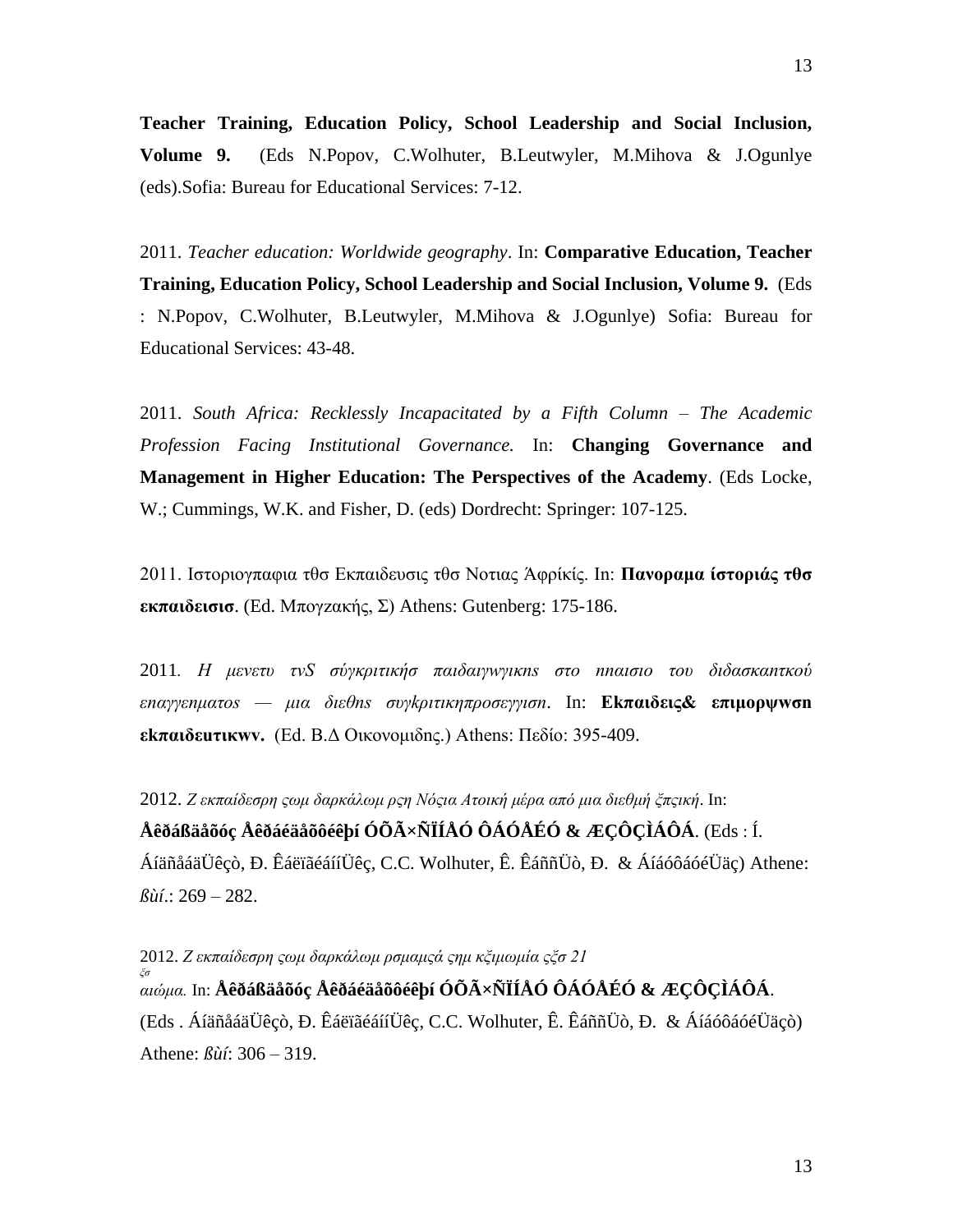2012. *Providing strategic direction for effective financial leadership*. In: **Financial Management and Leadership in Schools.** (Ed. R.J.Botha)Cape Town: Pearson: 46-76.

2012. *Sudáfrica: La delicada posición de la profesión académica en un pais emergente*. In: **El Futuro de la Profesión Acad**émica: Desafíos para los paises emergentes. (Compiladores: Norberto Fernández Lamarra & Mónica Marquina) Sáenez Peña: EDUNTREF: 199-208.

2012. *An established conference tradition*. In: **International Perspectives on Education.** (Eds Nikolay Popov, Charl Wolhuter, Bruno Leutwyler, Gillian Hilton, James Ogunleye & Patricia Albergaria Almeida) Sofia: Bulgarian Comparative Education Society: xiiixvi.

2012. *Also a door to the inside of a new house — yet another use for Comparative Education.* In: **International Perspectives on Education**. (Eds Nikolay Popov, Charl Wolhuter, Bruno Leutwyler, Gillian Hilton, James Ogunleye & Patricia Albergaria Almeida) Sofia: Bulgarian Comparative Education Society: 23-28.

2012. *The Image of the Teacher and its Study*. In: **The Visual Image of the Teacher: International comparative perspectives**.(Eds Iveta Kestere, Charl Wolhuter & Ricardo Lozano.) Riga: SIA: 5-9.

2012. *The Dual Image of the South African Teacher*. In: **The Visual Image of the Teacher: International comparative perspectives.** (Eds Iveta Kestere, Charl Wolhuter & Ricardo Lozano.) Riga: SIA: 24 – 33.

2012. The Image of the Teacher: Reality and wishful thinking. In: **The Visual Image of the Teacher: International comparative perspectives.** (Eds Iveta Kestere, Charl Wolhuter & Ricardo Lozano). Riga: SIA 174-183.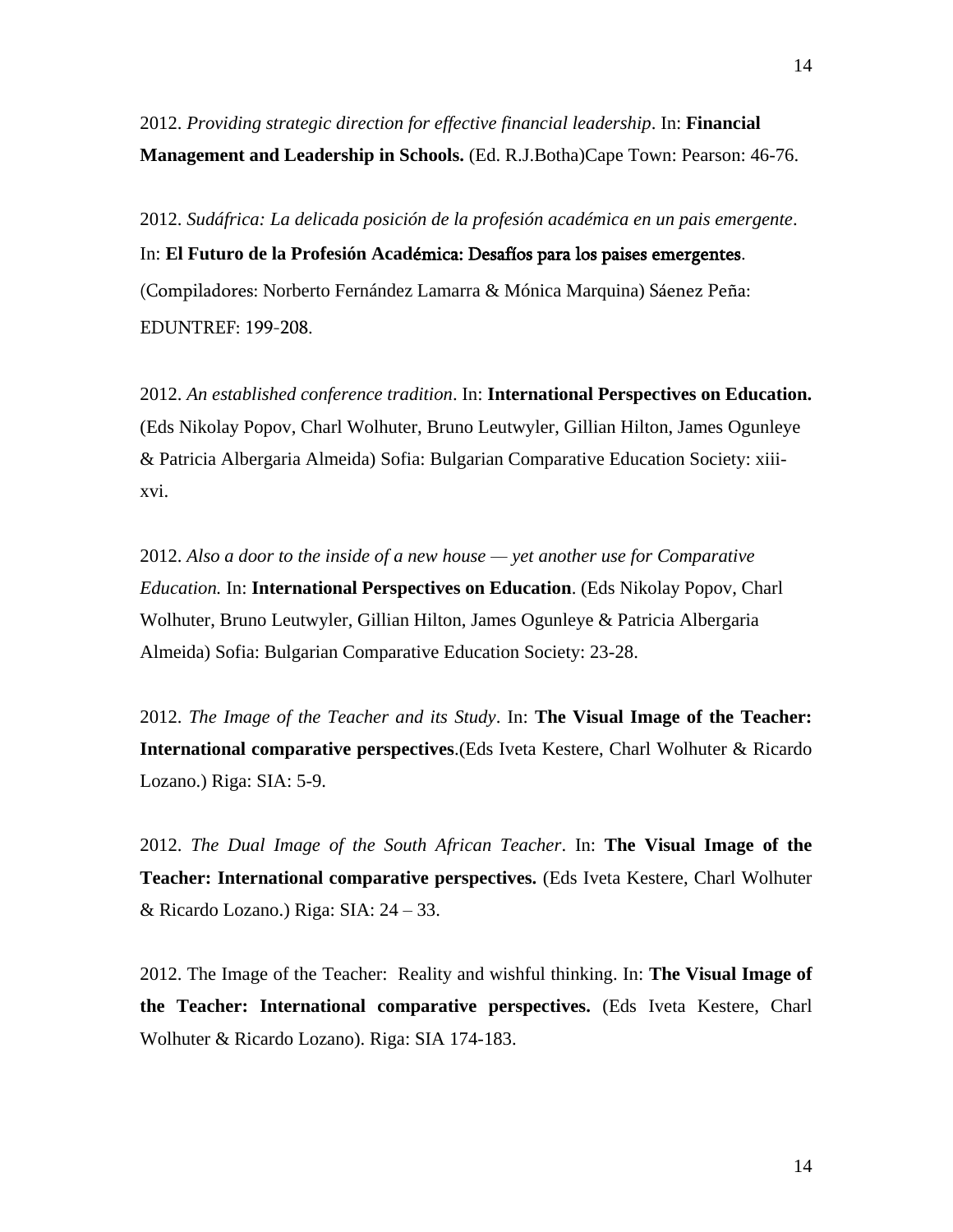2012. *Towards an integrated theory of some core concepts in education.* In: **Inspiration, religion and teacher training.** (Ed. Bram de Muynck) Gouda: Driestar Lectorate: Education and Identity: 18-34.

2012. What inspires future students for their future profession? An emipirical study. In: **Inspiration, religion and teacher training**. (Ed. Bram de Muynck) Gouda: Driestar Lectorate: Education and Identity: 35-52.

2012. *What inspires future students for their future profession? A comparative study*. In: **Inspiration, religion and teacher training**.(Ed. Bram de Muynck) Gouda: Driestar Lectorate: Education and Identity: 53-71.

2012. *The Promise of the Community College Model in South Africa*. In*: Community Colleges Worldwide; Investigating the Global Phenomenon*. (eds Wiseman, A.W., Chase-Mayoral, A., Janis, T. & Sachdev, A.) Bingley: Emerald: 245-267.

2012*. Innovative Learning Support for Teaching Large Classes.* In: **Post-Secondary Education and Technology: A global perspective on opportunities and obstacles to development.** (Eds Clothey, R., Austin-Li, S. and Weidman, J.C.) New York: Palgrave Macmillan: 83-109.

2013. *The Chequered Global Picture of Comparative Education at Universities*. In. **Comparative Education Worldwide, 3rd expanded edition.** (Eds : Charl Wolhuter, Nikolay Popov, Bruno Leutwyler & Klara Skubic Ermenc) Ljubljana Sofia: Faculty of Arts, University of Ljubljana & Bulgarian Comparative Education Society: 371-395.

2013. *The South African Academic Profession: Job satisfaction for a besieged profession*? In: **Job Satisfaction around the academic world**. (Eds Peter James Bentley, Ian R. Dobson, Hamish Goedgebuure and V.Lynn Meek) Dordrecht: Sptinger: 209-222.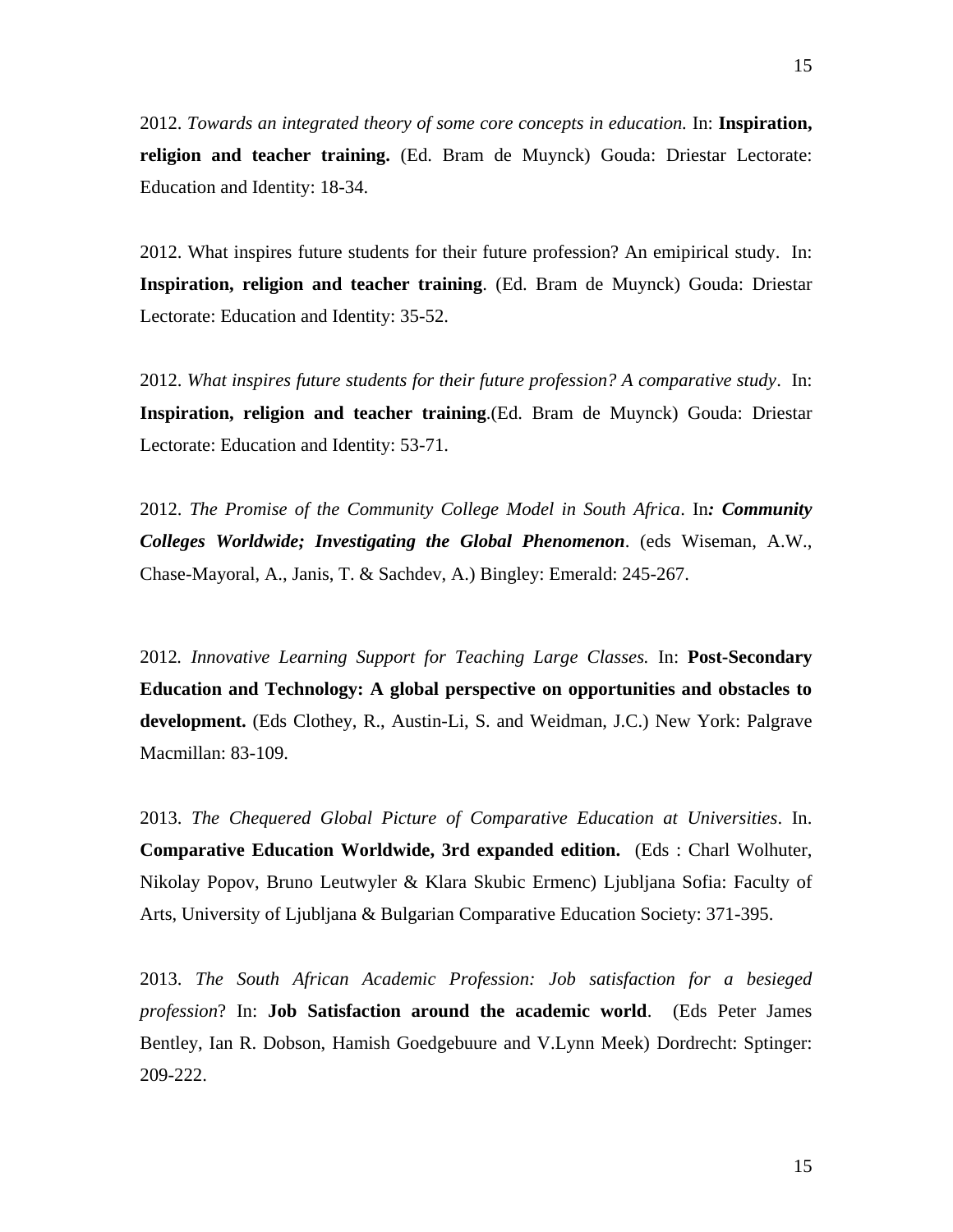2013. *Prolegomona to an International-Comparative Education Research Project on Religion in Education*. In: **Education in One World: Perspectives from Different Nations, Volume 11.** (Eds N.Popov, C.Wolhuter, P.A. Almeida, G.Hilton, J.Ogunleye & O.Chigisheva) Sofia: Bulgarian Comparative Education Society: 35-39.

2013. *Has the academic profession in South Africa transformed itself for an age of transformation?* In: **South Africa in Focus: Economic, political and social issues**. New York: Nova: 1-11 (Ed. C.Wolhuter).

2013. *Definition and Purpose of Comparative Education*. In: **A Student's Textbook in Comparative Education.** (Eds : CC Wolhuter, I Kamere & K Biraimah) Potchefstroom: Platinum Press: 1-21

2013. *The Historical Development of Comparative Education*. In: **A Student's Textbook in Comparative Education.** (Eds: CC Wolhuter, I Kamere & K Biraimah) Potchefstroom: Platinum Press: 23-51.

2013. *Methodology in Comparative Education.* In: **A Student's Textbook in Comparative Education.** (Eds : CC Wolhuter, I Kamere & K Biraimah) Potchefstroom: Platinum Press: 53-74.

2013. *The Structure and Shaping Forces of Education Systems*. In: **A Student's Textbook in Comparative Education.** : (Eds CC Wolhuter, I Kamere & K Biraimah)Potchefstroom: Platinum Press: 75-93.

2013. *Education in Southern Africa*. In: **A Student's Textbook in Comparative Education.** (Eds CC Wolhuter, I Kamere & K Biraimah)Potchefstroom: Platinum Press: 219-240.

2013. *Namibia: An Overview of System Reform*. In: **Education in Southern Africa**. Ed. Clive Harber) London: Bloomsbury: 145-164.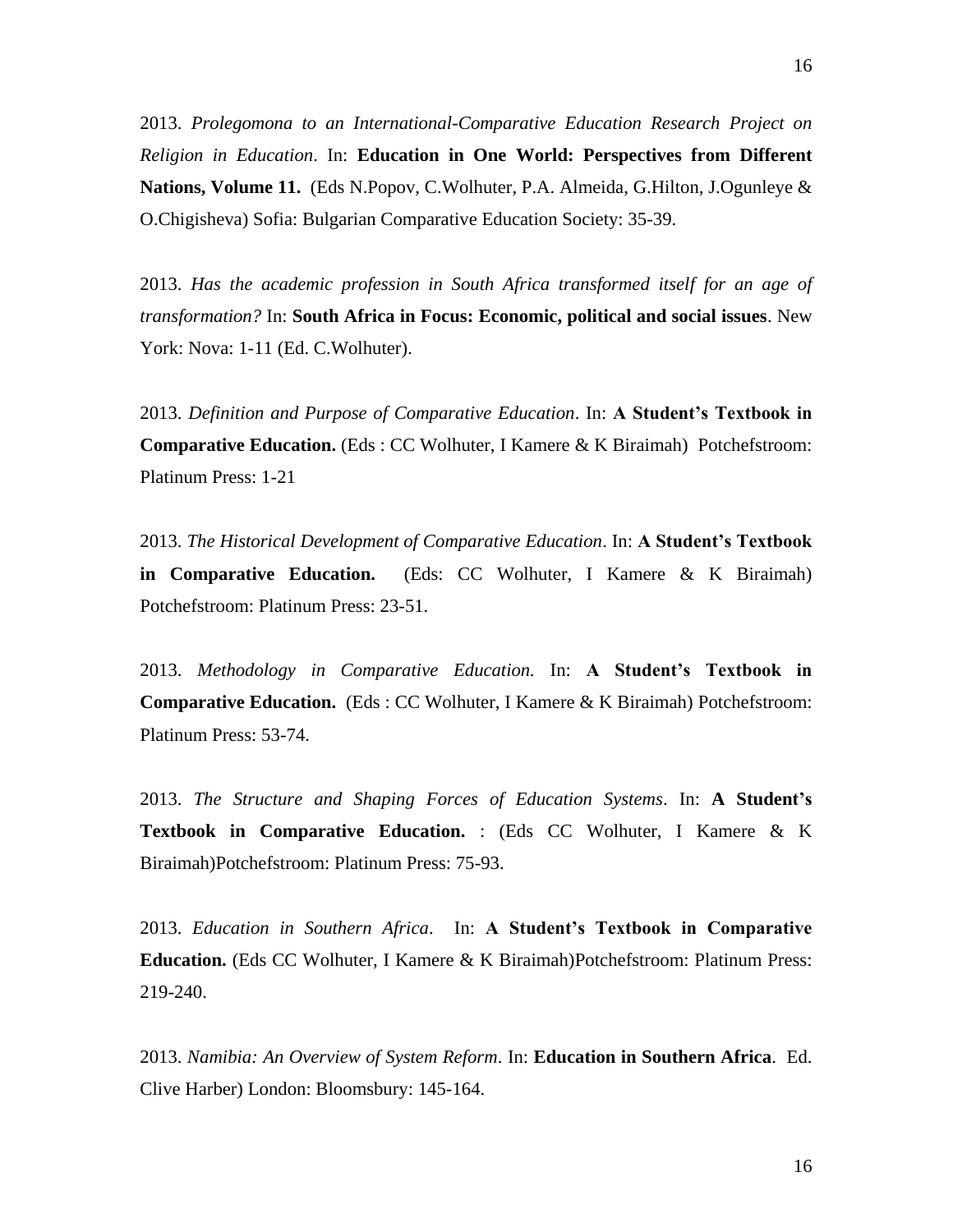2013. *The Incalculable Promise of the African Continent: Higher education rising to the occasion?* In: **The Development of Higher Education in Africa: Prospects and challenges**. (Eds Alexander W. Wiseman & Charl. C.Wolhuter) Bingley, UK: Emerald: 3-19.

2013. *Introduction: A book laying the foundation to foundations in education*. In: 2013. **Education Studies: History, Sociology, Philosophy**. (Eds Kai Horsthemke, Peggy Siyakwazi, Elizabeth Walton & Charl Wolhuter). Cape Town: Oxford University Press: xiii-xix.

2013. *International trends in educational historiography*. In: **Education Studies: History, Sociology, Philosophy**. (Eds. Kai Horsthemke, Peggy Siyakwazi, Elizabeth Walton & Charl Wolhuter) Cape Town: Oxford University Press: 42-56.

2013. *The education system of South Africa: Catapulting the country into the twenty-first century* In: **Education Studies: History, Sociology, Philosophy**. (Eds. Kai Horsthemke, Peggy Siyakwazi, Elizabeth Walton & Charl Wolhuter) Cape Town: Oxford University Press: *Education Studies: History, Sociology, Philosophy*. Cape Town: Oxford University Press: 102-121.

2013. *The education system of Swaziland*. **Education Studies: History, Sociology, Philosophy**. (Eds. Kai Horsthemke, Peggy Siyakwazi, Elizabeth Walton & Charl Wolhuter) Cape Town: Oxford University Press:. 122-139.

2014. *From Teachers to Perfect Humboldtian Persons to Academic Superpersons: The Teaching and Research Activities of the South African Academic Profession*. In:. **Teaching and Research in Contemporary Higher Education: Systems, Activities and**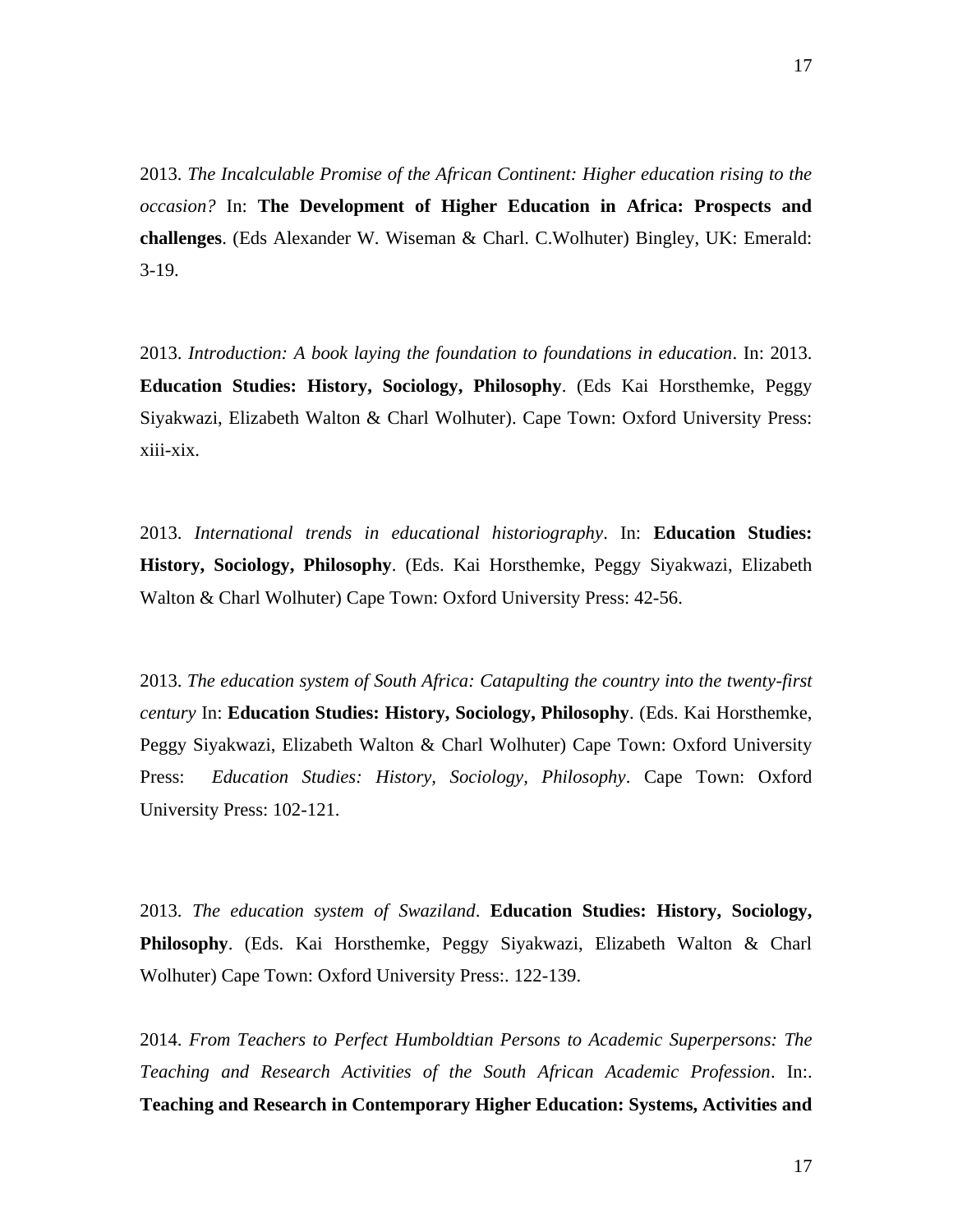**Rewards**. Dordrecht: Springer: 277-295 (J.L.Shin, A.Arimoto, W.K.Cummings & U.Teichler).

2014. *Comparative Education: Past, present and future*. In: **The Education System: A Comparative Education perspective.** (Eds H.J.Steyn & C.C.Wolhuter) Noordbrug: Keurkopie: 1-23.

2014. *Comparative Education: What and why?* In: **The Education System: A Comparative Education perspective.** (Eds H.J.Steyn & C.C.Wolhuter) Noordbrug: Keurkopie:25-45.

2014. *The Worldwide Revolution in Higher Education*. In: **The Education System: A Comparative Education perspective.** (Eds H.J.Steyn & C.C.Wolhuter) Noordbrug: Keurkopie:251-272.

# **Papers at conferences**

#### **International**

2009. *Comparative Education at Universities within Northern America, Europe, Greater China and Southern Africa* (Paper presented at the 2009 Annual Conference of CIES, Comparative and International Education Society, 26 – 29 March 2009, Charlestown, United States of America).

2009. South Africa: The Delicate Position of the Academic Profession in an Emerging Country (Paper presented at the International Conference of the International Changing Academic Research Project: "The Future of the Academic Profession: challenges for the emerging countries", March 30-31 – April 1 2009, Buenos Aires, Argentina)

2009. Doctoral Studies in South Africa. (Paper presented at the Conference on Doctoral Studies, convened by the Ministry of Education, Bulgaria, Sofia, Bulgaria, 29 June 2009).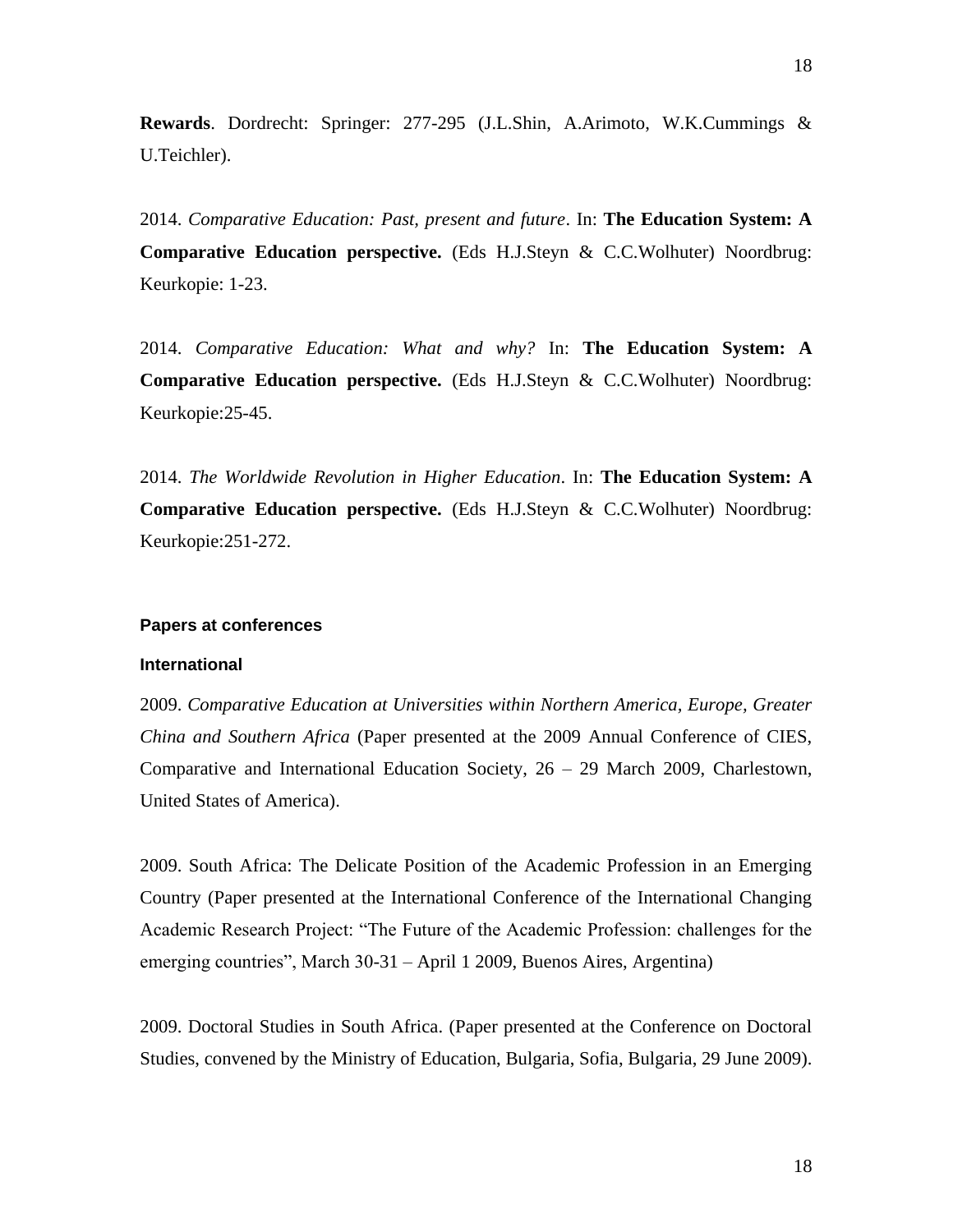2009. Comparative Education in South Africa: contested terrain (Paper presented at the 7th International Conference on Comparative Education and Teacher Training, Tryavna, Bulgaria, 30 June 2009 – 2 July 2009).

2010. Teacher education worldwide: state, issues and challenges: Insights from International Handbook on Teacher Education (Paper presented at the 2010 conference of CIES, Comparative and International Education Society, Palmer Hilton Hotel, Chicago, 1-5 March 2010).

2010. Doctoral programs of community colleges in South Africa — a too farfetched dream? (Paper presented at the 2010 conference of CIES, Comparative and International Education Society, Palmer Hilton Hotel, Chicago, 1-5 March 2010).

2010. The Creative Spirit: A Comparative Education textbook for beginning students (Paper presented at the 8th International Conference on Comparative Education and Teacher Education, Plovdiv, Bulgaria, 9-12 June 2010).

2010. Lifelong Learning and Social Inclusion: A South African perspective (Paper presented at the 8th International Conference on Comparative Education and Teacher Education, Plovdiv, Bulgaria, 9-12 June 2010).

2010. The Creative Spirit: A Comparative Education textbook for undergraduate students (Paper presented at the 14th Comparative Education World Conference, Bosphorous University, Istanbul, Turkey, 14-18 June 2010).

2010. Demystifiying quality and quality assurance in higher education. a comparative perspective (Paper presented at the 14th Comparative Education World Conference, Bosphorous University, Istanbul, Turkey, 14-18 June 2010).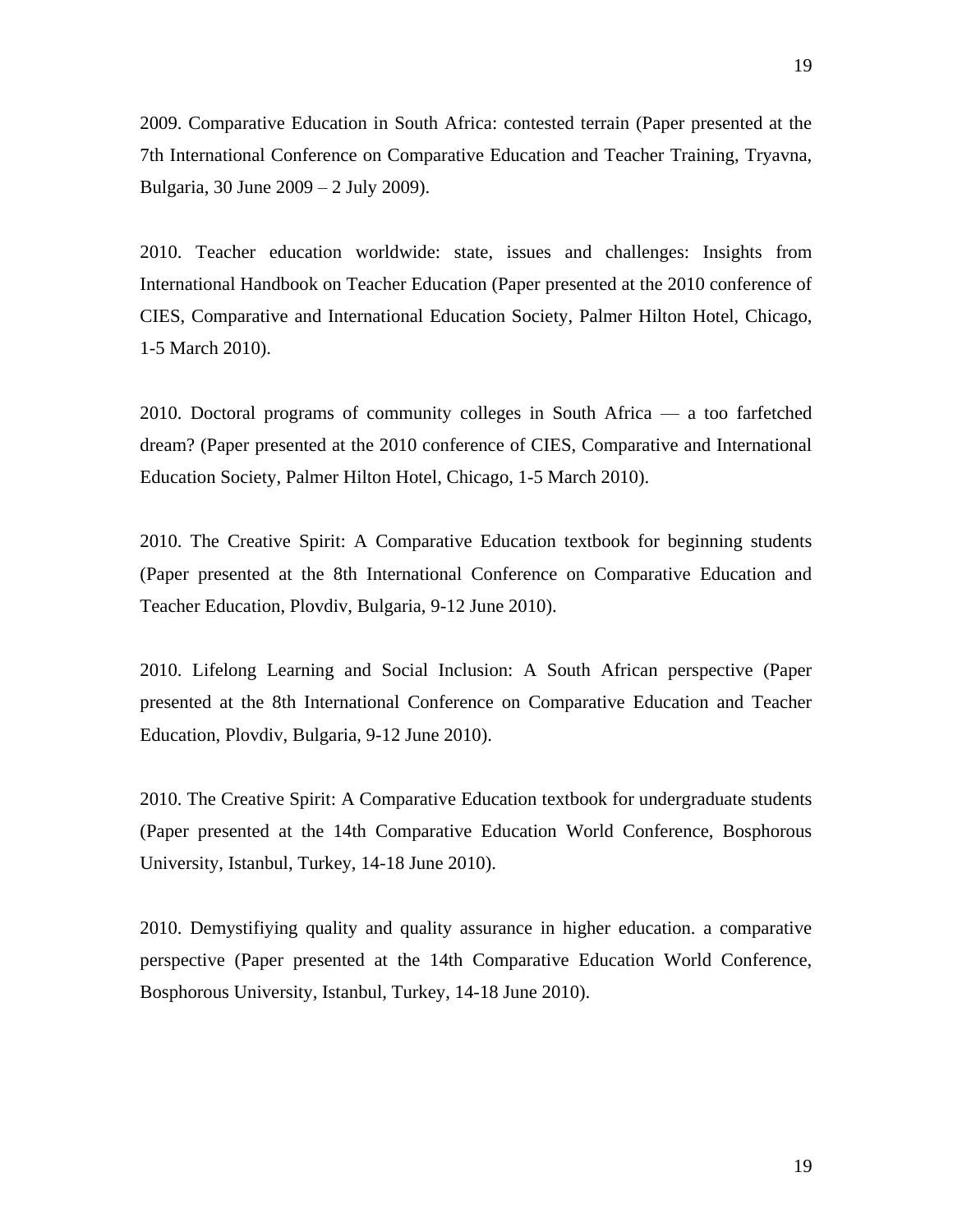2010. The Academic Profession Today: Space for creativity or incarcerated in the straightjacket of the new economic order: Evidence from the CAP survey in South Africa (Paper presented at the 2010 CESE, Comparative Education Society of Europe Conference, 16-19 August 2010, Uppsala University, Uppsala, Sweden).

42010. Teacher Training in South Africa: Reforms and challenges (Paper presented at the International Symposium on Teacher Education in Modern Era: Current trends and issues, University of Crete, Crete, Greece, 1-3 October 2010).

2010. Teacher Training to meet Twenty-First Century Society (Paper presented at the Internationa Symposium on Teacher Education in Modern Era: Current trends and issues, University of Crete, Crete, Greece, 1-3 October 2010).

2011. Gender issues in higher education: The case of the academic profession in South Africa (Paper presente dat the WE-ASC World Education Culture Congress, New Delhi, India, 12 – 15 January 2011).

C.C.Wolhuter. 2011. Globalization and Teacher Education (Paper presented at the International Conference on Globalization, Educational Reforms and National Competitiveness, National University of Tainan, Tainan, Taiwan, 24-25 March 2011).

2011. A Comparative Education textbook for undergraduate students providing an education which truly liberates (Paper presented at the 2011 Annual Conference of CIES, Comparative and International Education Society, Montreal, Canada, 1 – 5 May 2011).

2011. Towards an integrated theory of some core-concepts of philosophy in education: education, spirituality, quality of life, well-being and hapiness, social justice, morality, human rights, inspiration, spirituality (Paper presented at the seminar on Inspiration, Religion and Teacher training, Driestar Educatief, Gouda, Netherlands, 11 May 2011).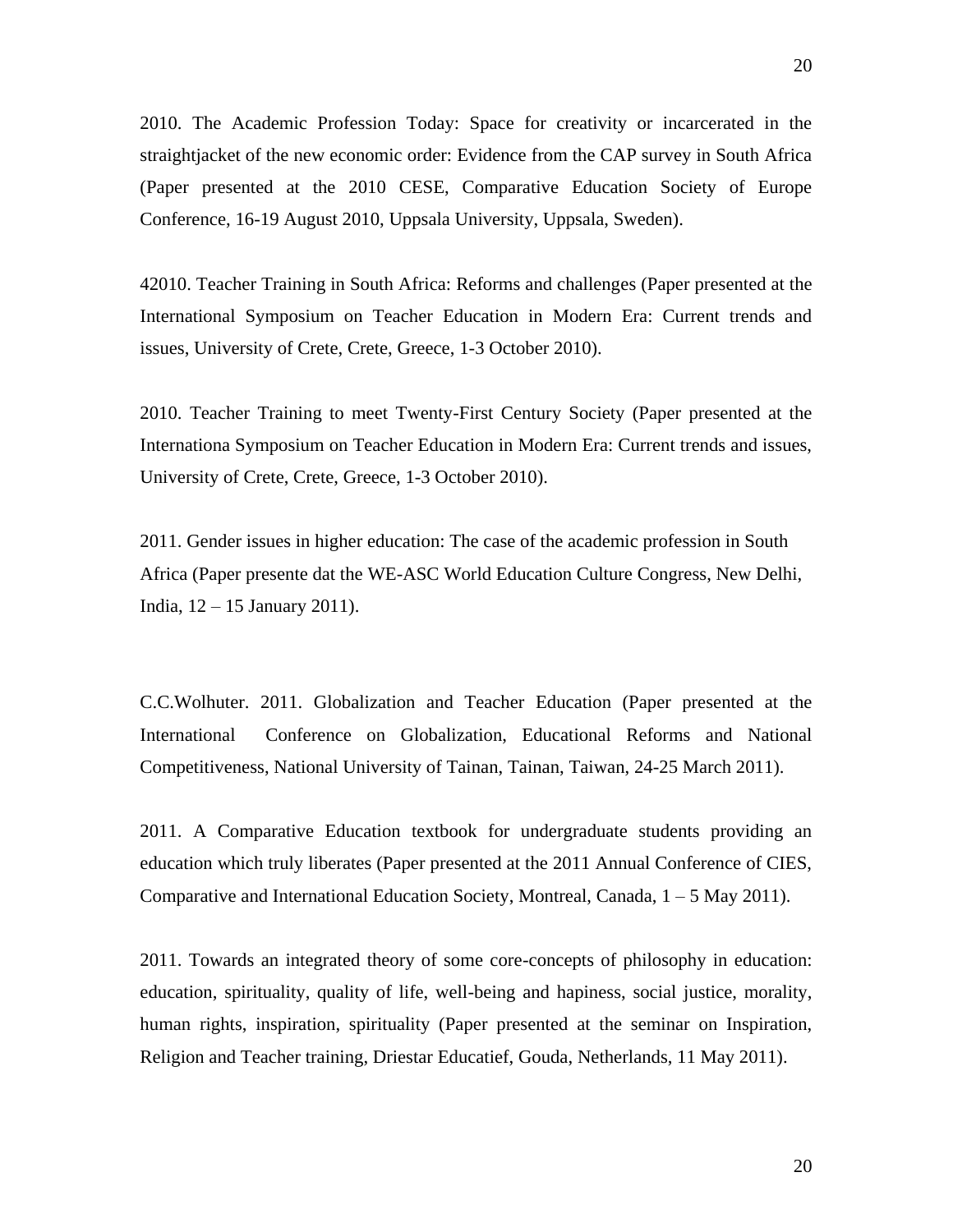2011. Global trends in teacher education and the implications thereof for the teaching of comparative international education at universities. (Paper presented at the 9th International Conference on Comparative Education and Teacher Education, Vitosha Park Hotel, Sofia, Bulgaria, 5-8 July 2011).

2011. Teacher education: Worldwide geography. (Paper presented at the 9th International Conference on Comparative Education and Teacher Education, Vitosha Park Hotel, Sofia, Bulgaria, 5-8 July 2011).

2011. The international academic profession: Picture emerging from the CAP survey (Paper presented at the 2011 Annual Conference of SACHES, Southern African Comparative and History of Education Society, Munyoyo Commonwealth Resort, Kampala Uganda, 8-11 August 2011).

2011. ΟΙ ΓΛΩΣΣΕΣ ΣΤΟ ΣΧΟΛΙΚΟ ΠΡΟΓΡΑΜΜΑ ΜΙΑ ΙΣΤΟΡΙΚΟ-ΣΥΓΚΡΙΤΙΚΗ MEΛΕΤΗ (Paper presented at the 6<sup>th</sup> Sientific Conference on History and Education, Patras, Greece, 30 September 2011-3 October 2011).

2011. The Research Cadre at South African Universities: Selfportrait (Paper presented at the CAP Conference, Wuhan, China, 12-14 November 2012)

2012. The Restructuring of Higher Education in South Africa (Lecture presented at the University of Mount Union, Alliance, Ohio, United States of America, 19 April 2012).

C.C.Wolhuter. 2012. The Limits and Possibilities of Inserting the Community College into the South African higher education landscape (Paper presented at the 2012 Annual Conference of CIES, Comparative and International Education Society, San Juan, Puerto Rico, 22 – 27 April 2012).

C.C.Wolhuter. 2012. The international academic profession amidst the international higher education revolution (Paper presented at the 2012 Annual Conference of CIES, Comparative and International Education Society, San Juan, Puerto Rico, 22 – 27 April 2012).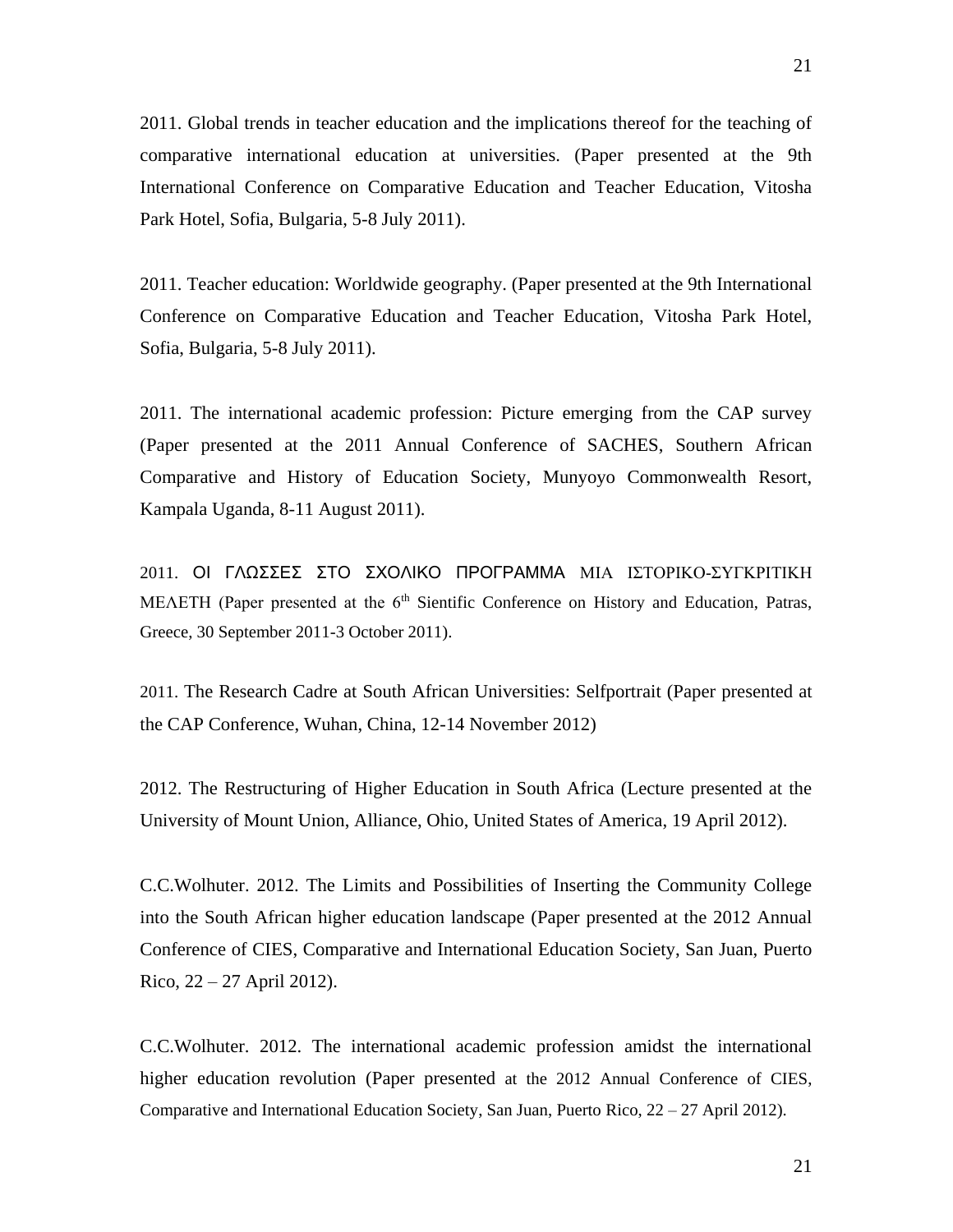2012. The Service Profile of the International Academic Profession: Evidence from the CAP survey (Paper presented at CAP, Changing Academic Profession, Workshop, Seminaris Hotel, Berlin, Germany, 4-6 June 2012).

2012. Also a door to the inside of a new house —yet another use for Comparative Education. (Paper presented at the 10<sup>th</sup> International Conference on International Perspectives on Education, Kuystendil, Bulgaria, 12 – 15 June 2012).

2012. Best Practices for student misconduct on five continents (Paper presente dat the CESE, Comparative Education Societyof Europe, Conference, University of Salamanca, Salamanca, Spain, 16-21 June 2012).

2012. Education in Africa for the 21st Century (Paper present dat the Regional Conference on Research and Publication and Regional Workshop of SACHES, Southern African Comparative and History of Education Society: University of Namibia, Rundu Campus, 11-13 July 2012).

The Role of SACHES (Paper present dat the Regional Conference on Research and Publication and Regional Workshop of SACHES, Southern African Comparative and History of Education Society: University of Namibia, Rundu Campus, 11-13 July 2012).

2012. Policy on Religion in South Africa after 1994: Towards social justice (Paper presented at the 2012 conference of ISREV, International Seminar on Religious Education and Values, Turku, Finland, 29 July-3 August 2012).

2012. Violence and Racism in the Modern World: The role of education (Lecture presented at the University of Crete, 4 October 2012).

2013. The position of History of Education at South African Universities (Guest Lecture presented at Canterbury Christ Church University, Canterbury, United Kingdom, 22 February 2013).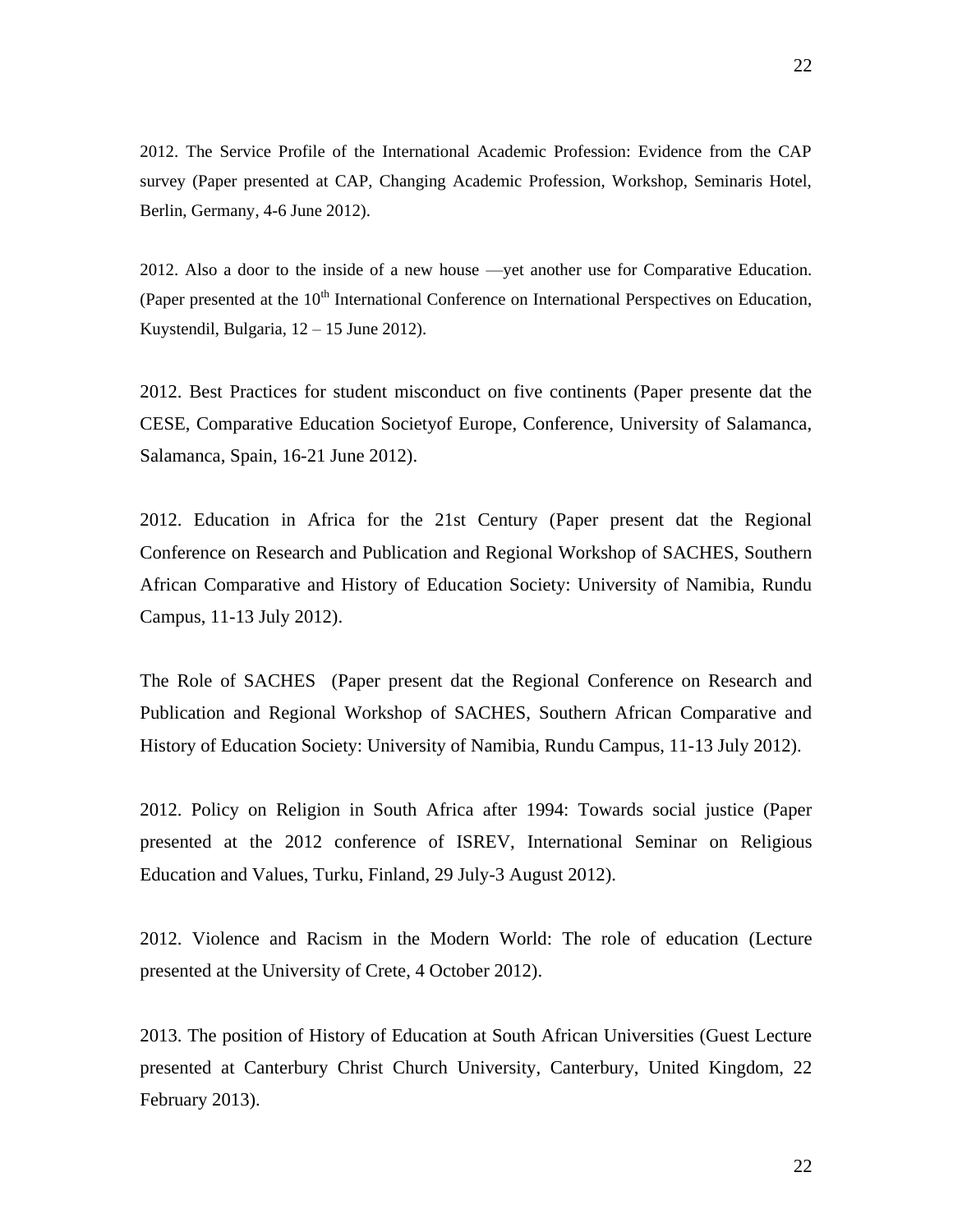2013. Prolegomena to an Internationl-Comparative Education Research Project on Religion in Education (Paper presented at the Eleventh International Conference of the Bulgarian Comparative Education Society, Plovdiv, 14-17 May 2013).

C.C.Wolhuter. 2013. The South African Academic Profession in the Maelstrom of Change (Paper presented at the 2013 ATINER International Conference on Education, Athens, 20-23 May 2013).

CC Wolhuter. 2013. Request for an International Survey of the Teaching Profession (Paper presented at the 1st International Conference on Teacher Education Worldwide, University of Crete, Rethymnon, 28-30 May 2013).

C.C.Wolhuter. 2013. Current Changes in the Academic Profession in South Africa (Paper presented at the XVth Comparative Education World Conference, 22-26 June 2013, Buenos Aires, Argentina).

C.C.Wolhuter. 2013. Higher Education in Africa and Sustainable Development (Paper presented at the Southern African Comparative and History of Education Society, SACHES, Regional Workshop, 10-12 July 2013, University of Namibia, Katima Mulilo Campus).

C.C.Wolhuter. 2013. Teaching and learning, intercultural education and comparative and international education (Plenary paper presented at the Teaching-Learning Colloquium, Driestar Pedagogical University, Gouda, Netherlands, 25-27 September 2013).

C.C.Wolhuter. 2013. Comparative Education and the Range of Comparative Sciencces. (Paper presented at the First International Seminar on Comparative Sciences, Festa Hotel, Sofia, Bulgaria, 8-11 October 2013).

# **National**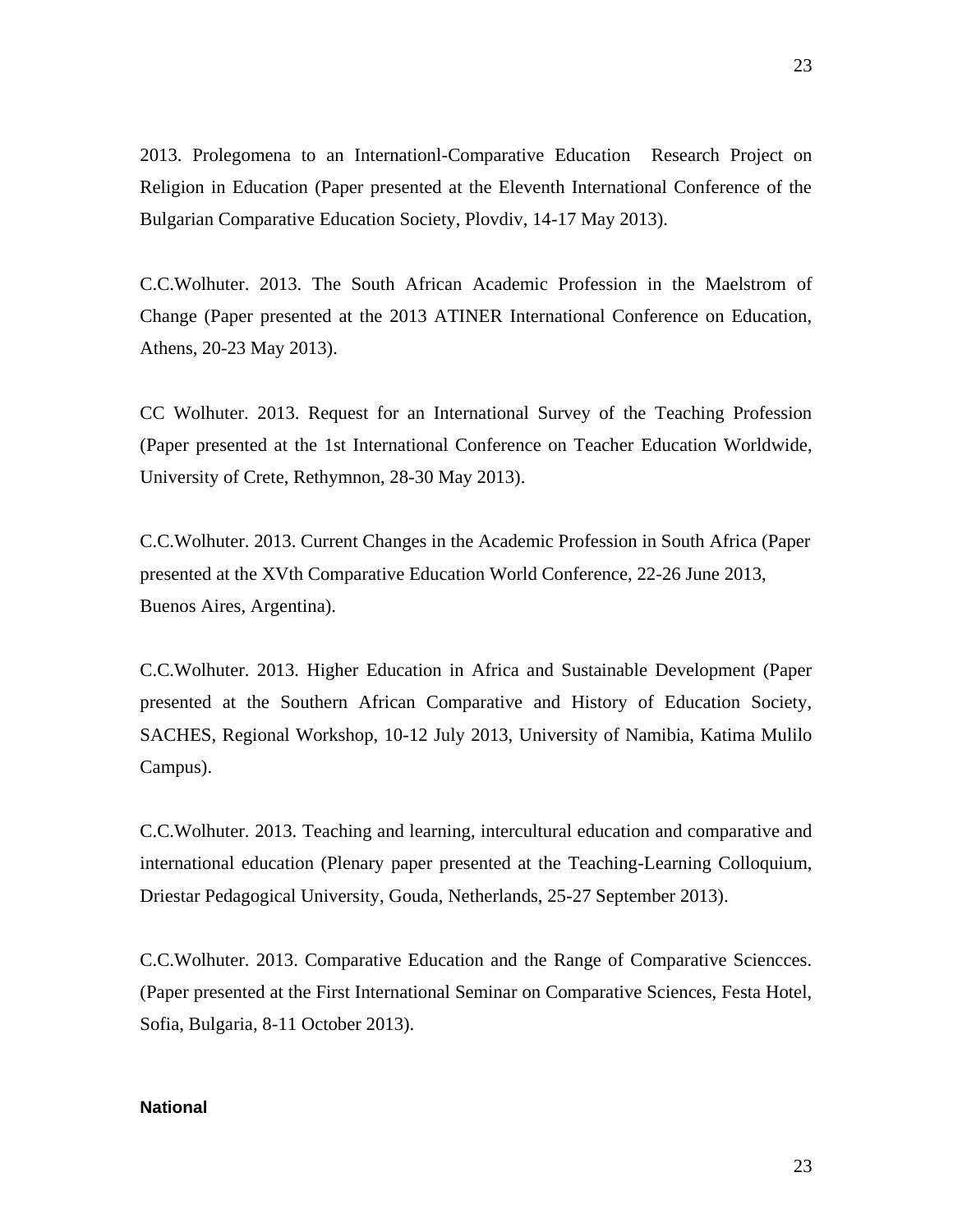2009. Is studente goeie voorspellers van hulle eie akademiese presatasie? (Referaat gelewer te 2009 Jaarlikse Kongres van OVSA, Opvoedkunde Vereniging van Suid-Afrika, Karridene Hotel, Karridene, 13 – 16 Januarie 2009).

2009. The South African Academic Profession: Picture from the CAP survey (Paper presented at the 2009 Annual Conference of SACHES, Southern African Comparative and History of Education Society, The Devon Valley Hotel, Stellenbosch, South Africa, 2-4 November 2009)

2010. How to write a scientific article (Paper presented at a Research Workshop, North-West University, Mafikeng Campus, 18 March 2010).

2010. Brain-drain, Brain-gain or Brain Circulation: International Mobility of the Academic Profession as Revealed by the CAP survey and its implications for research in South Africa (Paper presented at the 2010 Annual KENTON Education Association Conference, Golden Gate, 28-31 October 2010).

2011. Suid-Afrikaanse opvoeders se belewing en beskouing van die onderwysprofessie (Referaat gelewer by die 2011 Kongres van OVSA, Opvoedkunde Vereniging van Suid-Afrika, Sun City, 11-13 Januarie 2011).

2011. Students, websites and free speech in the United States and South Africa (Paper presented at the 2011 Annual Conference of SAELA, South African Education Law Association, Umhlanga Rocks Durban, 19-21 September 2011).

2011. The South African Acedemic Profession in the Maelstrom of Change (Paper presented at the University of Fort Hare Conference on Higher Education, Regent Hotel, East London, 22-24 November 2011).